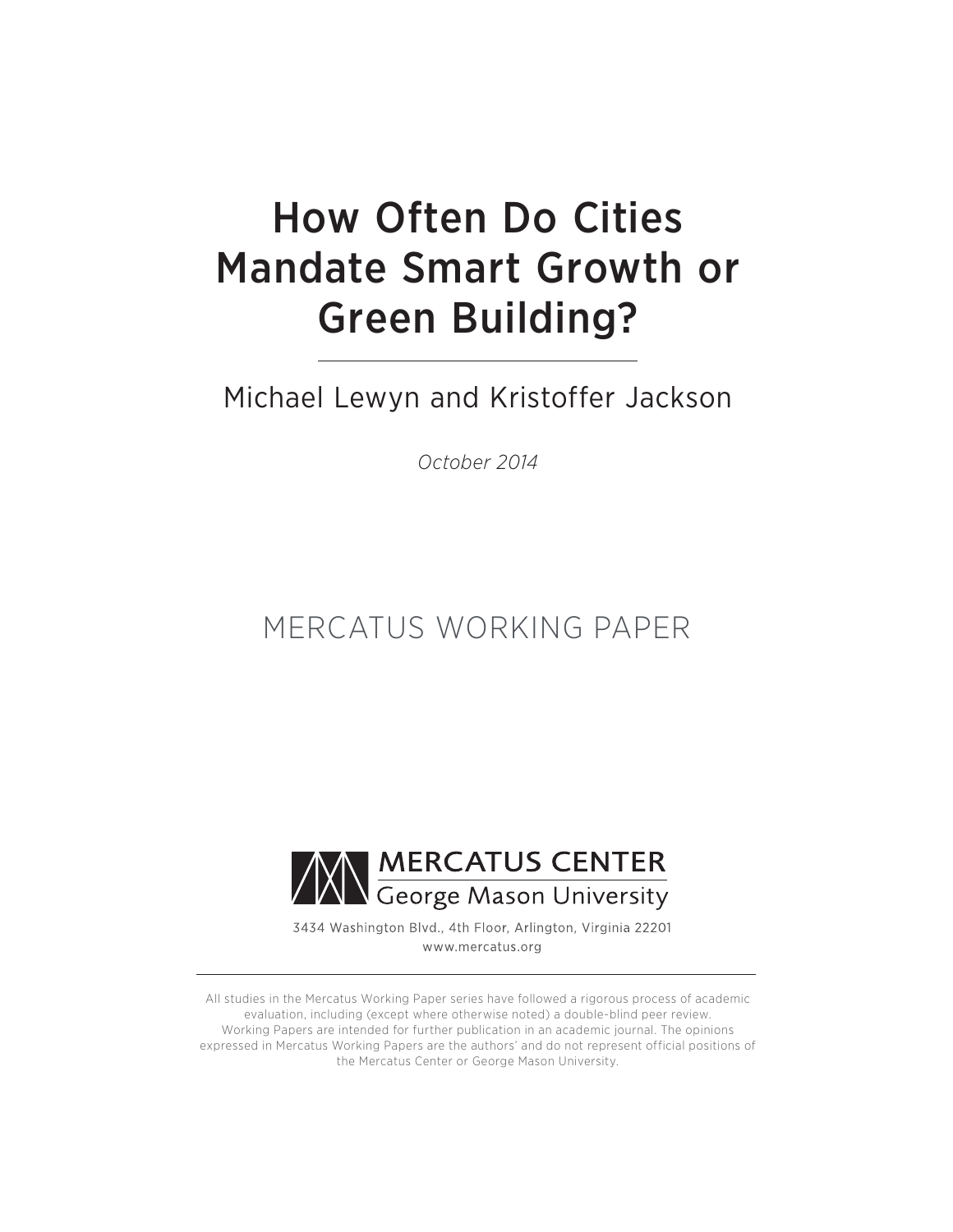Michael Lewyn and Kristoffer Jackson. "How Often Do Cities Mandate Smart Growth or Green Building?" Mercatus Working Paper, Mercatus Center at George Mason University, Arlington, VA, October 2014. [http://mercatus.org/publication/how-often-do-cities-mandate-smart-growth](http://mercatus.org/publication/how-often-do-cities-mandate-smart-growth-or-green-building) [-or-green-building.](http://mercatus.org/publication/how-often-do-cities-mandate-smart-growth-or-green-building)

# **Abstract**

This paper addresses the following question: how frequently do cities use government regulation of land use to coerce environmentally friendly development? In particular, the paper focuses on minimum density requirements, maximum parking requirements, and laws requiring "green" building (usually buildings that include a variety of energy-conserving features). The article concludes that the first type of regulation is rare, while the latter two are somewhat more frequent.

*JEL* codes: R52, K23

Keywords: smart growth, LEED, green building, regulation, land use, zoning

# **Author Affiliation and Contact Information**

Michael Lewyn Associate Professor Touro Law Center [mlewyn@tourolaw.edu](mailto:mlewyn@tourolaw.edu)

Kristoffer Jackson PhD candidate Department of Economics, University of California, Irvine [kip.r.jackson@gmail.com](mailto:kip.r.jackson@gmail.com)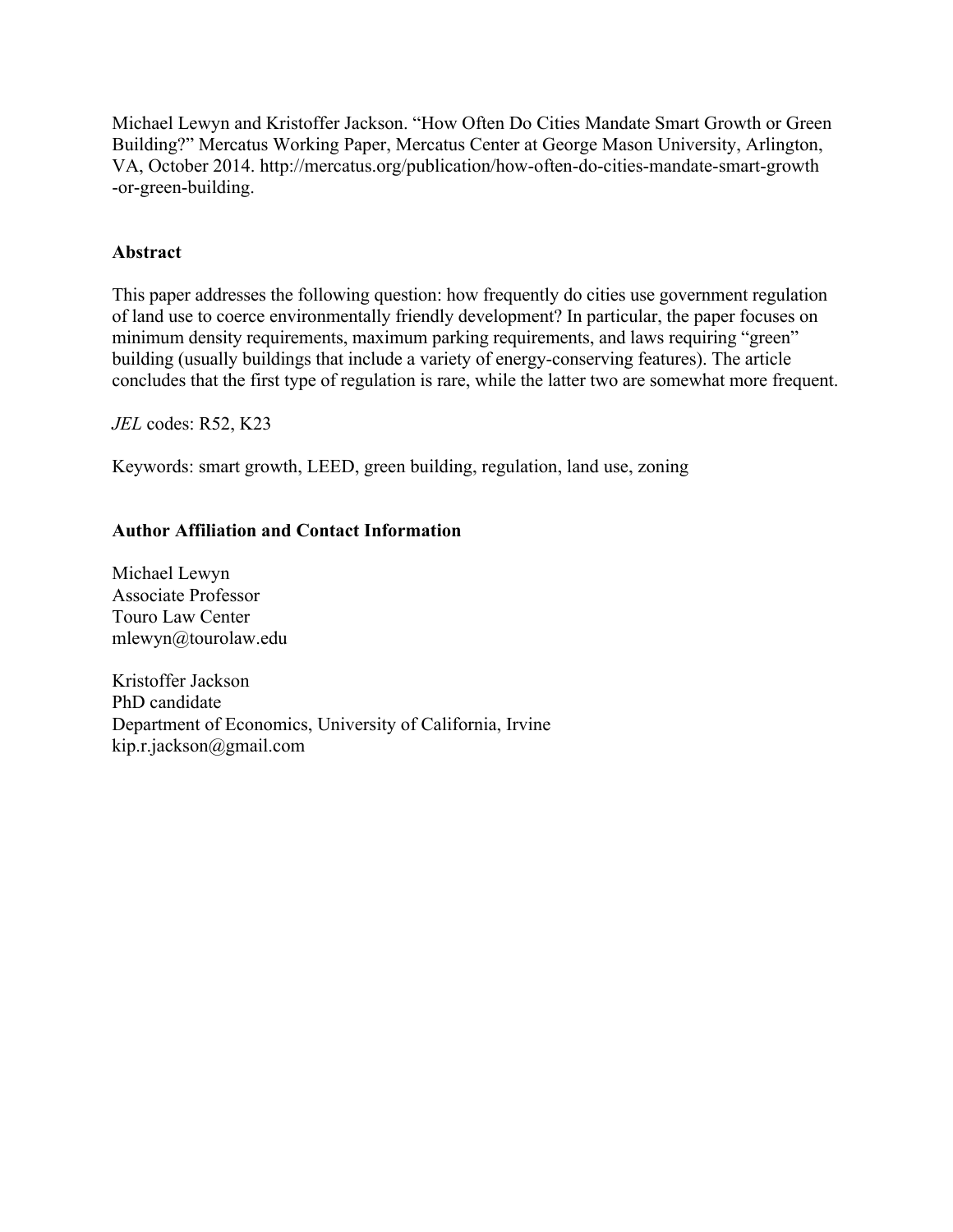# **How Often Do Cities Mandate Smart Growth or Green Building?**

Michael Lewyn and Kristoffer Jackson

Much has been written about the role of government regulation in facilitating automobileoriented sprawl. Zoning codes reduce walkability by artificially segregating housing from commerce, forcing businesses and multifamily landlords to surround their buildings with parking, and artificially reducing density.<sup>1</sup> As a result, cities have become more car-oriented over the past several decades, resulting in increased greenhouse gas emissions and other forms of pollution. The "smart growth" and "green building" movements seek to make cities more environmentally friendly, both through regulation and through more libertarian, deregulatory policies. The purpose of this paper is to examine the extent to which cities have in fact chosen the more regulation-oriented path, and to discuss the possible negative and positive side effects of prescriptive smart growth and green building regulations. In particular, we focused on attempts to make cities more pedestrian-friendly, as opposed to smart growth policies designed to restrict the location of suburban development. $<sup>2</sup>$ </sup>

To do so, we examined the zoning regulations of twenty-four medium-sized cities (cities with between 500,000 and 1 million residents). We chose this sample because it is large enough to reflect the policies of a reasonably diverse number of cities, yet small enough to be manageable. In addition, we focused on three types of regulation: parking, density, and "green building."

<sup>&</sup>lt;sup>1</sup> See generally MICHAEL LEWYN, A LIBERTARIAN SMART GROWTH AGENDA 16–33 (2012).<br><sup>2</sup> However, we do briefly address such "urban containment" later in this paper, as it is indirectly relevant to the issues discussed herein. *See* Part II-D *infra* (discussing issue generally); Michael Lewyn, *Sprawl, Growth Boundaries and the Rehnquist Court*, 2002 UTAH L. REV. 1 (2002) (focusing on Oregon's "urban growth boundary" system, and citing numerous other papers on point).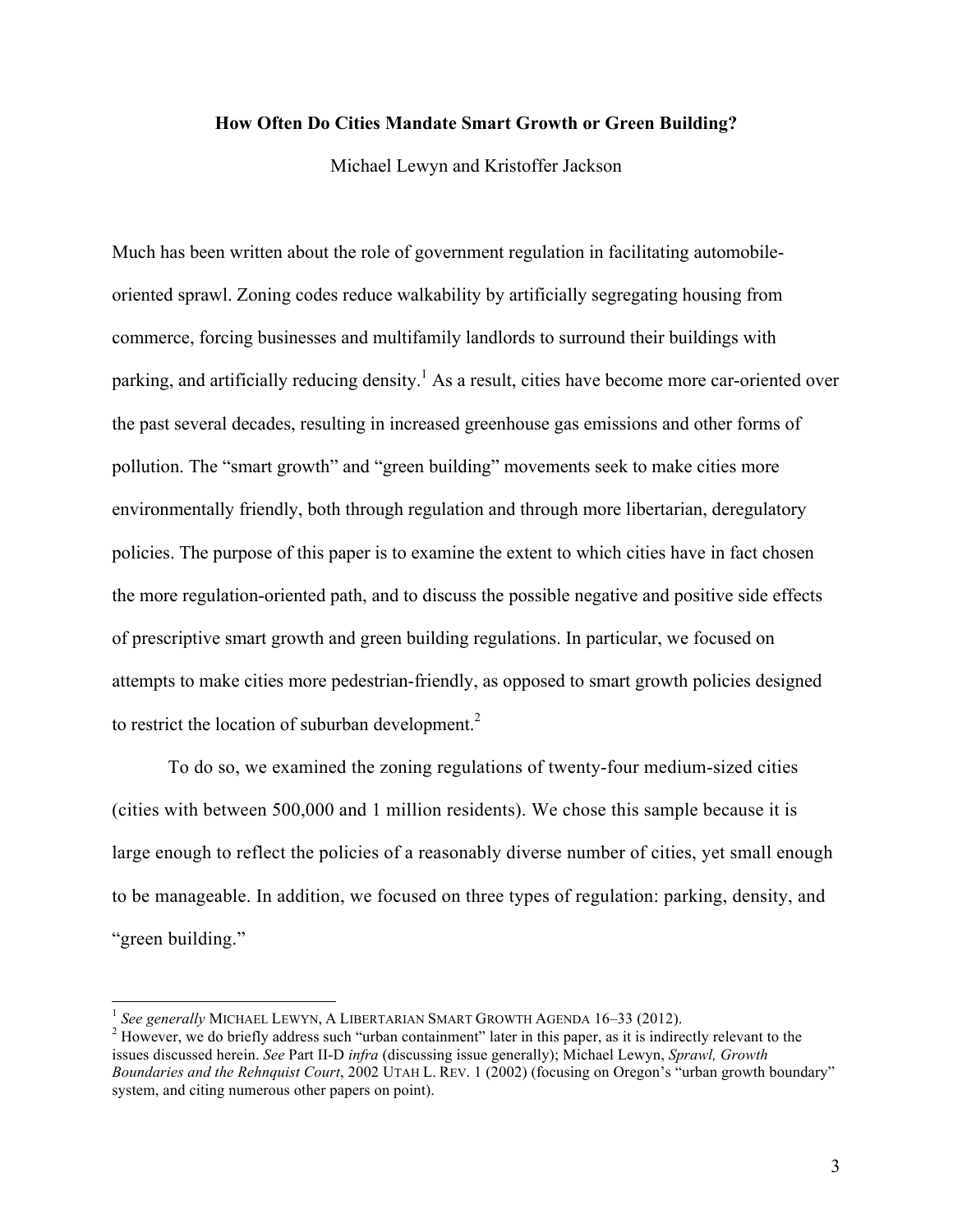Because these regulations have received very little scholarly attention, it is too early to draw firm conclusions about their effect. But in theory, these regulations could have both positive and negative effects. Such regulations could make cities more pedestrian-friendly and encourage developers to build more environmentally friendly housing, thus reducing driving and pollution arising therefrom. Conversely, these regulations could make cities more difficult and expensive places to do business, thus driving developers to car-oriented suburbs. The weight of these benefits and costs is not yet clear.

#### **I. Parking**

#### *A. The Status Quo*

Since the 1940s, local governments have generally required owners of commercial and multifamily structures to build off-street parking for customers and visitors.<sup>3</sup> The primary purpose of these regulations is to prevent "cruising"—that is, drivers creating congestion and pollution while searching for scarce parking spaces.4 These regulations may also prevent "spillover parking"—the risk that if a business's customers are not accommodated by a parking lot, those customers and their vehicles may "spill over" into adjacent residential neighborhoods, antagonizing those areas' residents.<sup>5</sup>

Numerous commentators have criticized these regulations, pointing out that minimum parking requirements have a variety of negative side effects:

<sup>&</sup>lt;sup>3</sup> See DONALD C. SHOUP, THE HIGH COST OF FREE PARKING 22, 25 (2005).

<sup>&</sup>lt;sup>4</sup> See Stroud v. City of Aspen, 532 P.2d 720, 723 (Colo. 1975) (justifying requirements on this basis).<br><sup>5</sup> Michael Lewyn, *What Would Coase Do? (About Parking Regulation)*, 22 FORDHAM ENVTL. L. REV. 89, 94 (2012).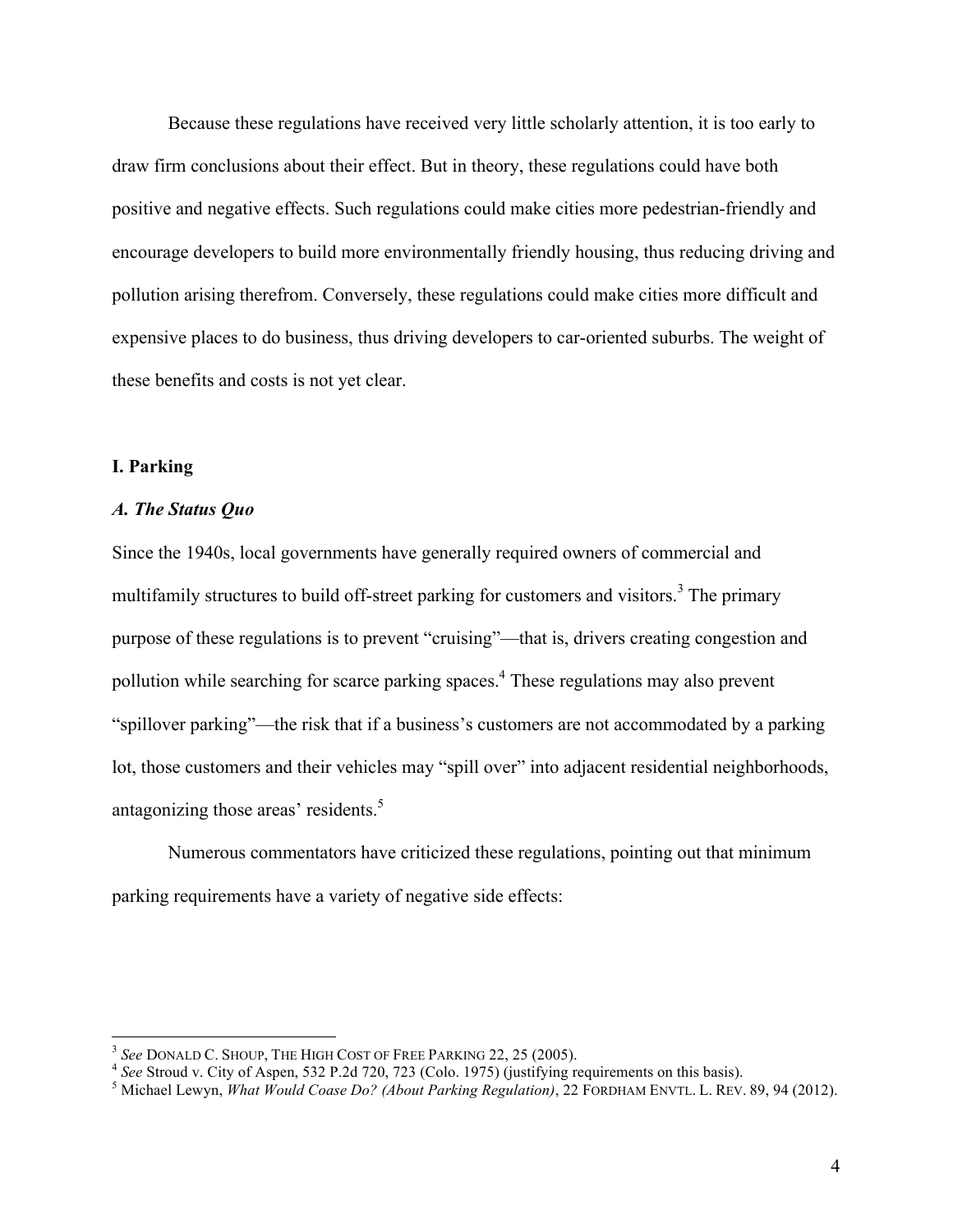- These regulations force landowners to subsidize driving by requiring them to spend thousands of dollars on parking spaces.<sup>6</sup> These costs are usually not passed on to drivers because minimum parking requirements artificially increase the supply of parking (thus reducing the market price of parking, usually to zero).<sup>7</sup> Instead, costs are passed on to society as a whole, forcing all society to subsidize parking and, therefore, to subsidize driving. And by encouraging driving, parking requirements increase the traffic congestion and pollution they were designed to prevent.
- Because developers pass the cost of parking on to tenants and homebuyers, parking requirements for housing increase the cost of housing—according to one study, by \$85,000 per unit.<sup>8</sup>
- Minimum parking requirements reduce population density, as land used for parking cannot be used for housing, shops, or offices. For example, a city requiring one parking space per one-bedroom apartment reduces the number of apartments by about 30 percent.<sup>9</sup> Low-density areas tend to be highly automobile-dependent; if only a few houses can be built on a block near public transit, that means only a few people can walk to such transit. Similarly, if only a few houses can be built on a block near a commercial street, only a few people can walk to the commercial street.
- Minimum parking requirements reduce economic activity, at least in highly urbanized places. In suburbs where land is cheap, a landowner can build what it wants and comply

<u> 1989 - Johann Stein, markin film yn y breninn y breninn y breninn y breninn y breninn y breninn y breninn y b</u>

<sup>6</sup> *See* SHOUP, *supra* note 3, at 185–92 (discussing subsidization of parking caused by minimum parking requirements); Lewyn, *supra* note 5, at 97 n.44 (costs range from \$2000 per parking space to \$20,000 per space; costs are generally higher in urban locations).<br>  $\frac{7}{4}$  *Id.* at 97 ("ninety-nine percent of driving trips end at a destination with free parking").

 ${}^{8}$  *Id.* at 98. Many cities have mitigated this effect by building an extensive highway system to open more suburban land for development, thus driving down land costs. However, such policies impose significant transportation costs on the intended beneficiaries by shifting development beyond the reach of public transit, effectively forcing most of the region's workers to own cars.

 $9$  *Id.* at 101; SHOUP, *supra* note 3, at 143–44 (discussing impact on density).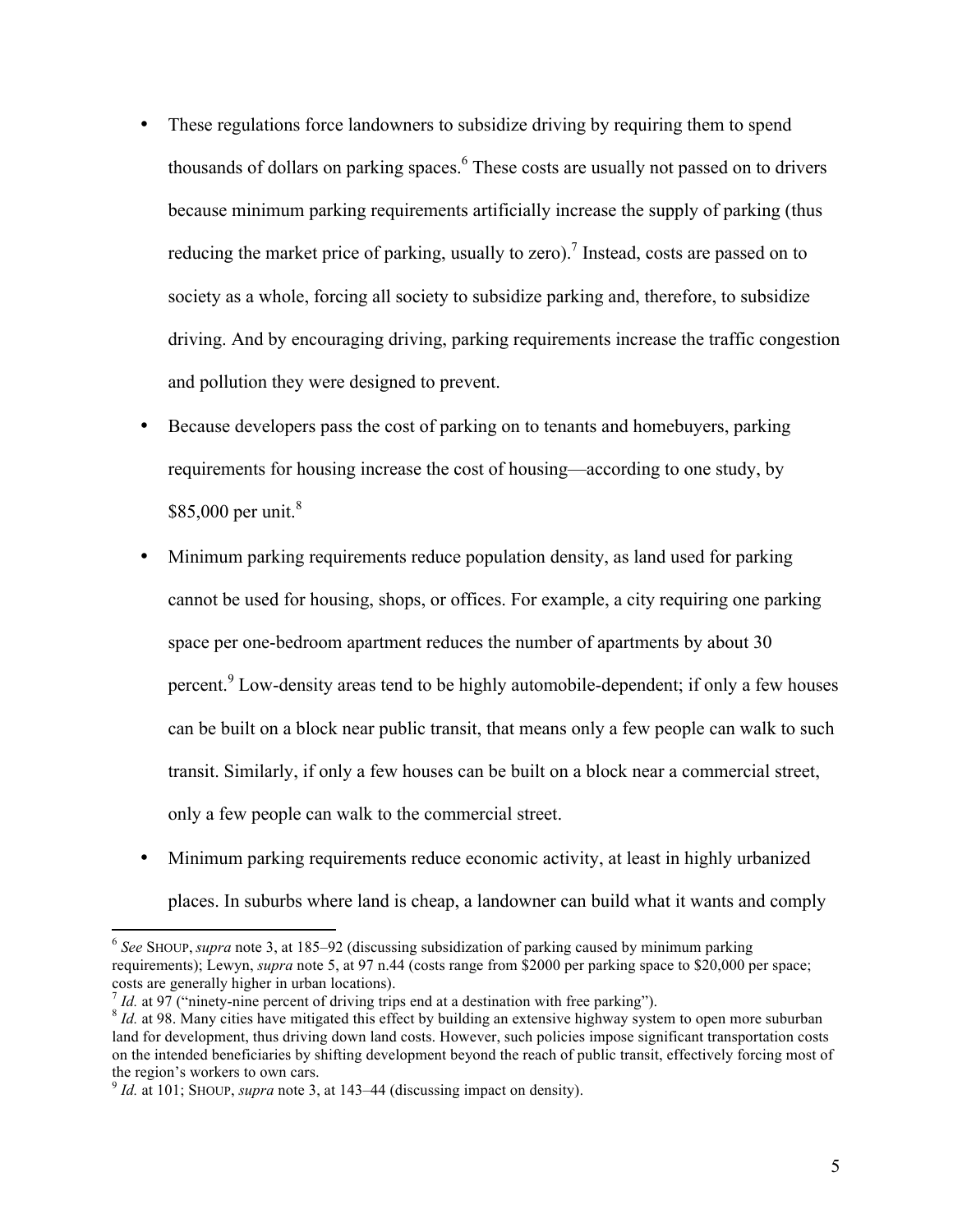with the law by purchasing additional land for parking. But in an already-developed area, a landowner may be hemmed in by other landowners, and thus may not be able to redevelop property while still complying with parking requirements.<sup>10</sup>

By contrast, when Los Angeles enacted an "adaptive re-use" ordinance exempting downtown developers seeking to turn vacant and nonresidential buildings into housing from minimum parking requirements,<sup>11</sup> development increased significantly. Between 1999 (when the ordinance was enacted) and 2008, developers built 7300 housing units covered by the ordinance—more than had been built in all of downtown over the preceding thirty years.<sup>12</sup>

Even had those developers built housing downtown without the ordinance, they might not have been able to reuse historic buildings unless those buildings had built-in parking. Instead, they would either have (1) built in areas of downtown without historic buildings, thus leaving the buildings vacant forever, or (2) razed the buildings and built entirely new structures in order to create additional space for parking—structures which presumably would have been more expensive.<sup>13</sup>

• Minimum parking requirements make walking undesirable by encouraging landowners to place additional parking in front of buildings. Zoning laws often require buildings to be set back far behind a sidewalk, and where landowners are forced to place something

<u> 1989 - Johann Stein, markin film yn y breninn y breninn y breninn y breninn y breninn y breninn y breninn y b</u>

<sup>10</sup> *See* Michael Manville, *Parking Requirements as a Barrier to Housing Development: Regulation and Reform in Los Angeles*, 3, 6–7 (2010), *available at* <http://www.uctc.net/research/papers/UCTC-FR-2010-03.pdf> (describing examples of reduced housing supply due to minimum parking requirements).

<sup>&</sup>lt;sup>11</sup> *Id.* at 4 (describing details of ordinance).<br><sup>12</sup> *Id.* at 12, 23–26.<br><sup>13</sup> *Id.* at 24. Note that urban parking tends to be more expensive than suburban parking, especially if it is underground. *See* Transp. Res. Bd., *Economic Impact Analysis of Transit Investments: Guidebook for Practitioners* 9-17 and 9-23 (1998), *available at* [http://onlinepubs.trb.org/onlinepubs/tcrp/tcrp\\_rpt\\_35.pdf](http://onlinepubs.trb.org/onlinepubs/tcrp/tcrp_rpt_35.pdf) (comparing urban parking costs with suburban parking costs, and noting that underground parking costs between \$38,800 and \$99,300 per stall, while surface lots cost less than half that much).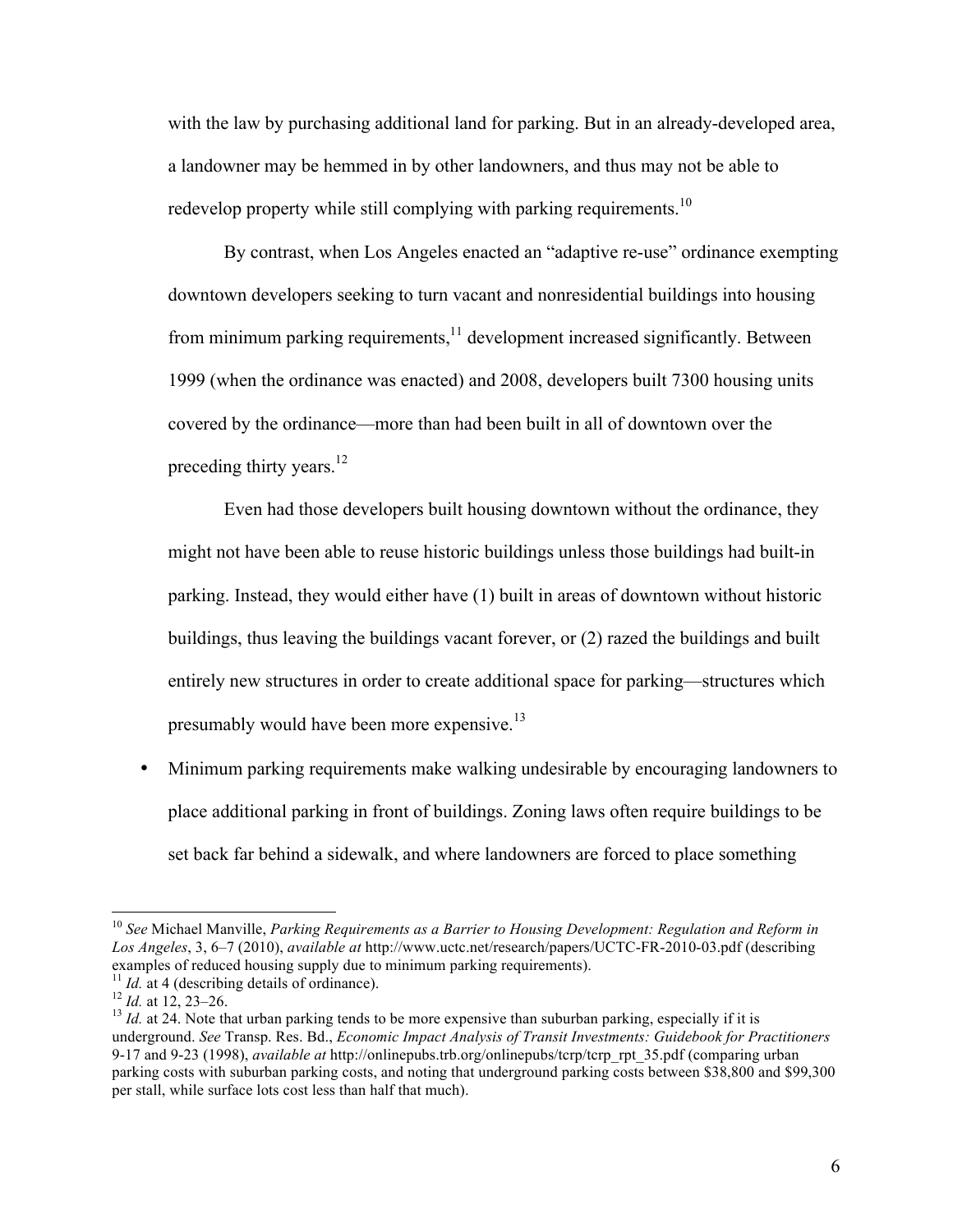between sidewalks and buildings, that something usually is parking, since by installing a parking lot landowners may comply with parking and setback regulations at the same time.<sup>14</sup> Where this is the case, pedestrians must cross a moat of parking to reach their destination, which encourages people to drive rather than walk, for three reasons: First, walking across a parking lot adds time to a pedestrian's commute, making driving faster than walking. Second, parking lots create a monotonous, aesthetically unappealing "dead zone" that makes walking unattractive.<sup>15</sup> Third, parking lots may impair pedestrian safety, because a pedestrian crossing a parking lot is at some risk of a collision with cars going through the parking lot.<sup>16</sup> In these ways, minimum parking requirements not only increase driving, but decrease walking.

#### *B. Parking Maximums as an Alternative*

<u> 1989 - Johann Stein, markin film yn y breninn y breninn y breninn y breninn y breninn y breninn y breninn y b</u>

Almost every American municipality has minimum parking requirements for many neighborhoods.<sup>17</sup> Parking maximums, however, are less frequent. Fifteen out of the twenty-four cities surveyed have some sort of parking maximums. These fifteen cities follow one or more of three strategies: (1) maximum parking requirements for nearly all uses, (2) maximums for

<sup>&</sup>lt;sup>14</sup> In addition, customers may find it more convenient to park in front of stores, so if a landowner has to spend money on parking, it may be better off placing the parking in front regardless of setback rules. *See* LEWYN, *supra*

<sup>&</sup>lt;sup>15</sup> See Douglas G. French, *Cities Without Soul: Standards for Architectural Controls with Growth Management Objectives*, 71 U. DET. MERCY L. REV. 267, 280 (1994) (suggesting that pedestrians find places where shops are in front of sidewalks to be more aesthetically appealing because "small setbacks and shop-front windows provide more interesting scenery for pedestrians, and create a feeling of connection between the buildings and the public spaces bordering them" compared to places where pedestrians must walk through parking lots to reach shops).<br><sup>16</sup> Cf. Jil McIntosh, *It's No Cakewalk Being a Pedestrian*, TORONTO STAR, July 18, 2009, at W2, *available at* 2009 WLNR 13724302 (parking lots are "dangerous" because drivers are "busy looking for spots or avoiding cars

backing out, making pedestrians vulnerable"). <sup>17</sup> For a comparison of various cities' minimum parking requirements, *see Graphing Parking*, [www.graphing](www.graphingparking.com)

[parking.com](www.graphingparking.com) (charting minimums for various land uses). However, a few cities have abolished minimum parking requirements for downtown neighborhoods or neighborhoods especially well served by public transit. *See* Lewyn, *supra* note 5, at 112–13.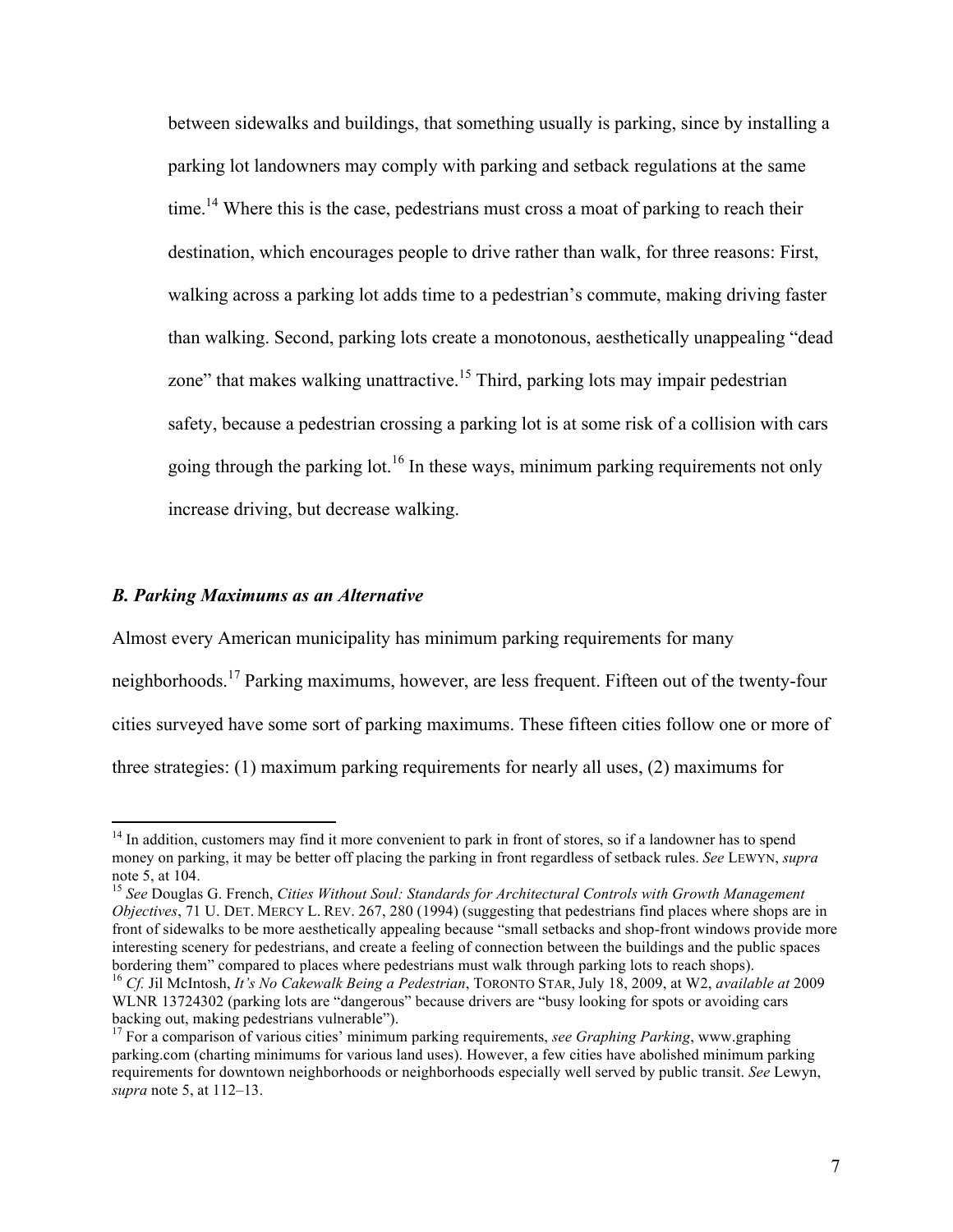specified uses, and (3) maximums for specified parts of the city. See the Appendix for lists of which cities follow each strategy.

*1. Universal rules.* Only three of the cities we surveyed impose maximum parking requirements for all or nearly all land uses: Fort Worth, Texas; San Francisco; and Louisville, Kentucky.

Fort Worth imposes a variety of minimum parking requirements, adding simply that the "maximum number of parking spaces shall not exceed 125% of the minimum parking requirement."<sup>18</sup> For example, the city requires one parking space per bedroom for multifamily housing,<sup>19</sup> which means the maximum parking requirement is 1.25 spaces per bedroom. Because the difference between Fort Worth's minimum and maximum parking requirements is so small, it appears that almost all parking that is not prohibited is compulsory.

San Francisco also consistently caps parking, but gives landowners more discretion. As a general rule, San Francisco's city code caps parking at "three spaces where one space is required by this Code; four spaces where two spaces are required by this Code; 150 percent of the required number of spaces where three or more spaces are required by this Code; and, in all districts other than [neighborhood commercial], 15 spaces or seven percent of the total gross floor area of the structure or development, whichever is greater, or in [such] Districts, three spaces, where no off-street parking spaces are required by this Code."<sup>20</sup> In addition, the city imposes a variety of stricter requirements for some individual zoning districts.<sup>21</sup>

<u> 1989 - Johann Stein, markin film yn y breninn y breninn y breninn y breninn y breninn y breninn y breninn y b</u>

<sup>&</sup>lt;sup>18</sup> *See* Fort Worth Municipal Code, § 6.201(b)(2).<br><sup>19</sup> *Id.* § 6.201(B). In addition, the city requires one parking space per 250 square feet of common areas, offices and recreation.<br><sup>20</sup> SAN FRANCISCO MUNICIPAL CODE, § 204.5(c).

<sup>&</sup>lt;sup>21</sup> See *id.* § 151.1(b) (in certain specified parts of the city, the maximum parking allowed is between 50 and 100 percent of what would otherwise be the minimum amount required, depending on the district).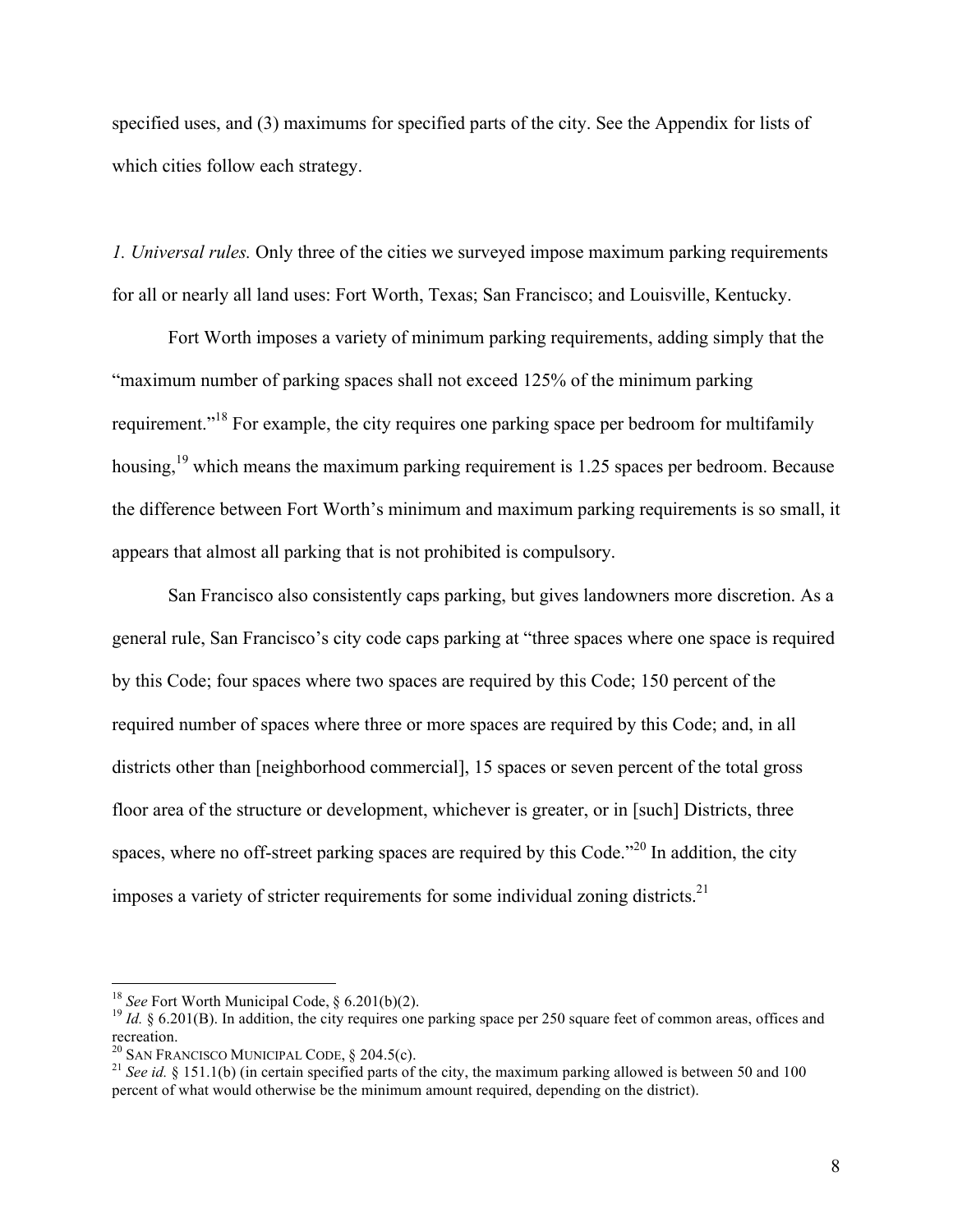Louisville lists both minimum and maximum requirements for almost every conceivable land use.<sup>22</sup> Generally, its maximums are approximately twice its minimums. For example, the city requires a minimum of 1.5 parking spaces per dwelling unit in most districts, and a maximum of 3 spaces per dwelling unit. For most offices, the city requires a minimum of between 2 and 2.8 spaces (depending on the zoning district) per 1000 square feet, and a maximum of 5 spaces. $^{23}$ 

*2. Maximums for a few uses.* Seven cities impose maximum parking requirements for some or all commercial uses, but not for residential uses. El Paso, Texas, imposes both minimums and maximums for businesses, but only imposes minimum parking requirements for apartments and other housing. Its maximums tend to be only slightly higher than its minimums; for example, an office must supply a minimum of one space per 480 square feet (or 2.1 per 1000) and a maximum of one per 400 square feet (or 2.5 per 1000).<sup>24</sup>

The rules are similar in Portland, Oregon: the city imposes no maximum parking requirements for most residential uses, but imposes both minimums and maximums for most commercial uses.<sup>25</sup> However, Portland's maximums tend to be a bit more generous than those of El Paso. For office uses, Portland typically requires about the same minimum number of parking spaces as El Paso (two per 1000 square feet) but sets a higher maximum (one per 294 square feet, or about 3.4 per 1000). In addition, the city imposes a variety of requirements for individual neighborhoods. For example, in areas near light rail stations, a nonresidential land

<sup>&</sup>lt;sup>22</sup> See LOUISVILLE, KY., LAND DEVELOPMENT CODE, TABLE 9.1.2A.<br><sup>23</sup> Id.<br><sup>24</sup> See EL PASO MUNICIPAL CODE, § 20.14.040, APP. C, TABLE 4.09.<br><sup>25</sup> See generally PORTLAND ZONING CODE, TABLES 266-1 AND 266-2 ("PORTLAND CODE").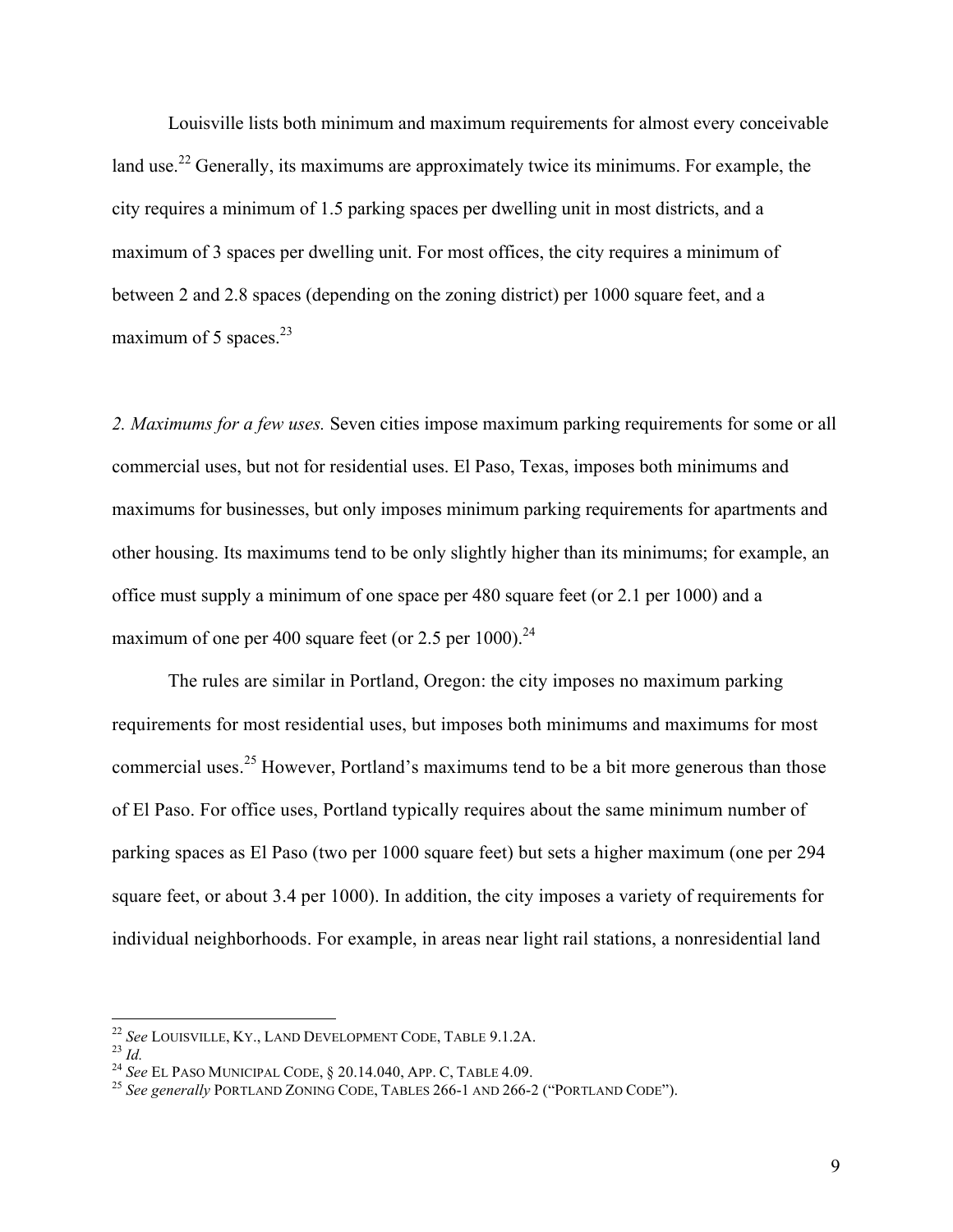user may not create more than 150 percent of the minimum number of parking spaces required for most zones.<sup>26</sup>

Seattle's code similarly sets forth a maximum in its commercial zones, providing that in most commercial zones, businesses may provide no more than 145 spaces per parking  $\cot^{27}$  In addition, businesses in multifamily zones may provide no more than ten parking spaces per establishment.28

Jacksonville, Florida, imposes parking maximums for most businesses, providing that offices and businesses (other than those such as restaurants with specified parking requirements of their own) have a minimum of three parking spaces per 1000 square feet of floor area, and a maximum of six per 1000 square feet.<sup>29</sup>

Columbus, Ohio, follows a similar strategy: it imposes minimum parking requirements only for residential, industrial and institutional uses, but both minimum and maximum requirements for offices, retail shops, and restaurants. Columbus's lawmakers expect somewhat less parking than Jacksonville's: its minimum requirement for offices is one parking space per 450 square feet (or just over two per 1000 square feet), and its maximum requirement is one space per 250 square feet (or four per  $1000$ ).<sup>30</sup>

<sup>26</sup> *Id.* § 33.450.420(B). *See also* Tables 510-6, 510-10, 510-16, 536-1, and §§ 33.532.110(C)(2), 33.536.290(C),

<sup>33.555.280(</sup>B) (setting forth special rules for certain neighborhoods).<br><sup>27</sup> *See* SEATTLE MUNICIPAL CODE, § 23.54.015(C)(2) (applying rule to "all commercial zones, except C2 zones outside of urban villages") ("SEATTLE COD

<sup>&</sup>lt;sup>28</sup> *Id.* § (C)(3). In addition, Seattle creates special requirements for certain zones. *Id.* §§ 23.48.032(B) (special rules for mixed-use zone); 23.54.015(C)(1) (special rules for overlay zone near stadium); 23.71.016, Table A (special rules for Northgate Overlay District); 23.75.180 (special rules for Yesler Terrace community).

<sup>&</sup>lt;sup>29</sup> See JACKSONVILLE MUNICIPAL CODE, §§ 656.604(e)(1) and (f)(1) ("JACKSONVILLE CODE").<br><sup>30</sup> See COLUMBUS MUNICIPAL CODE, § 3312.49, TABLE 2 ("COLUMBUS CODE").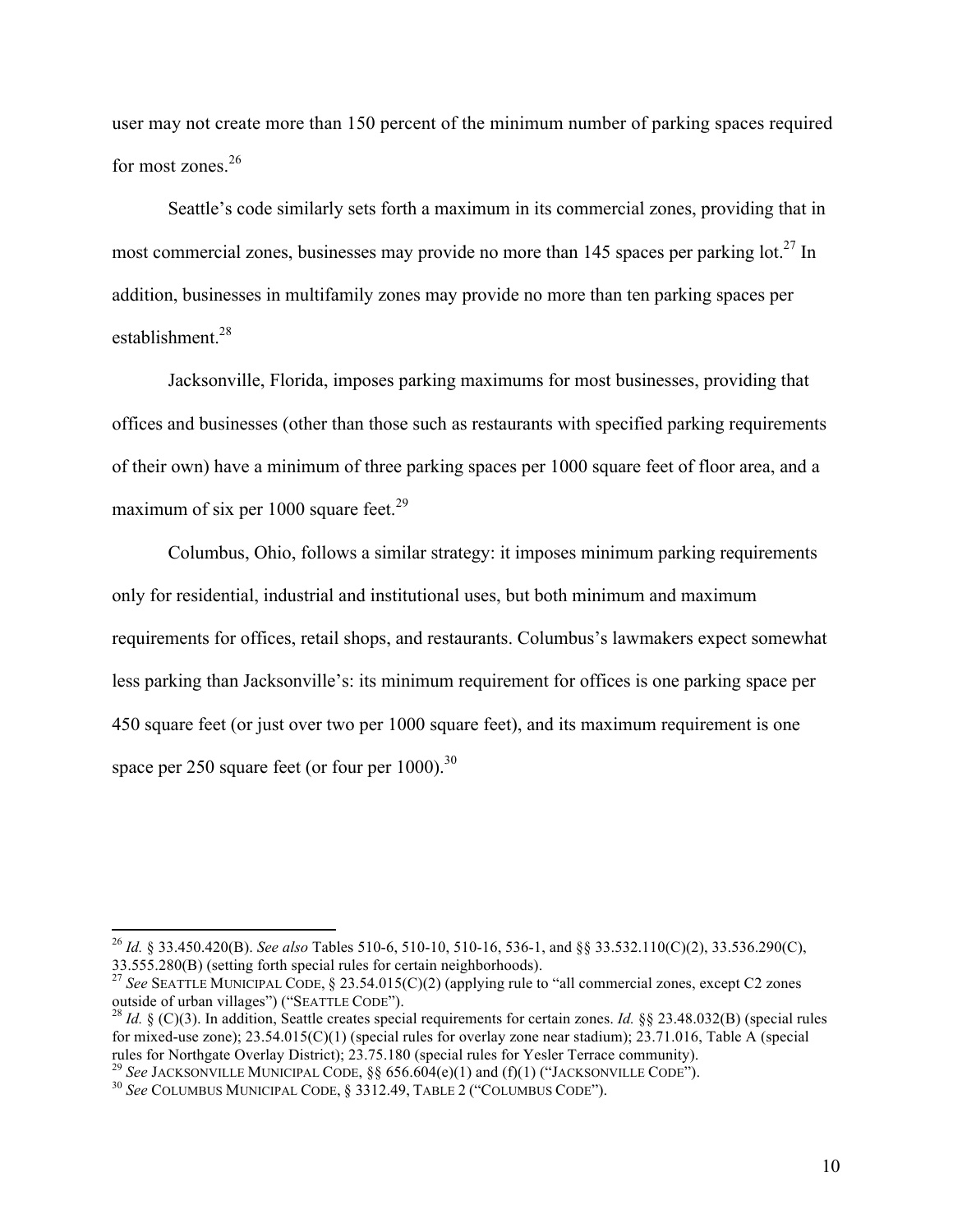Milwaukee, Wisconsin, imposes maximum parking requirements for only a few uses: retail establishments are subject to a maximum of 3.5 parking spaces per 1000 square feet, and single-family homes and duplexes are limited to four parking spaces per dwelling unit.<sup>31</sup>

San Jose, California, regulates commercial parking much more narrowly. As in Columbus and Jacksonville, its parking minimums are virtually universal; however, it imposes maximums only for printing and warehouses.<sup>32</sup>

*3. Maximums for a few districts.* Another common policy is to impose parking maximums, but only in certain parts of a city. For example,

- Austin, Texas, imposes parking maximums for two downtown zoning districts, the Central Business District (CBD) and Downtown Mixed Use (DMU) district.<sup>33</sup> In these districts, the maximum parking allowed is sixty percent of the minimum parking requirement in a non-downtown neighborhood.<sup>34</sup>
- Boston limits residential parking in one downtown zone to 0.75 spaces per unit.<sup>35</sup>
- San Jose creates a "pedestrian-oriented district" overlay zone. In that zone, multifamily dwellings may create a minimum of 1.25 spaces per dwelling unit and a maximum of 2 spaces. $36$

<sup>&</sup>lt;sup>31</sup> See MILWAUKEE MUNICIPAL CODE, Table 295-403-2-A.

<sup>&</sup>lt;sup>32</sup> See SAN JOSE MUNICIPAL CODE, Table 20-190 (following § 20.90.060).<br><sup>33</sup> See AUSTIN MUNICIPAL CODE, 25-2-100 and 101 (describing districts).<br><sup>34</sup> *Id.* § 25-6-591(B)(3). Note that a landowner may apply to build a high

<sup>&</sup>lt;sup>35</sup> See BOSTON ZONING CODE, § 27D-8(6)(B)(2) ("BOSTON CODE").<br><sup>36</sup> *Id.*, Table 20-211. Memphis has a similar rule that is essentially voluntary, since it only applies to landowners who choose to have their property zoned for a "sustainable subdivision." *See* MEMPHIS AND SHELBY COUNTY UNIFIED DEVELOPMENT CODE,  $\S 3.8.6(A)(6)$  (only twenty percent of surface may be used for surface parking) ("MEMPHIS CODE"). However, other Memphis developments are governed by conventional minimum parking requirements. *Id.* § 4.6.3.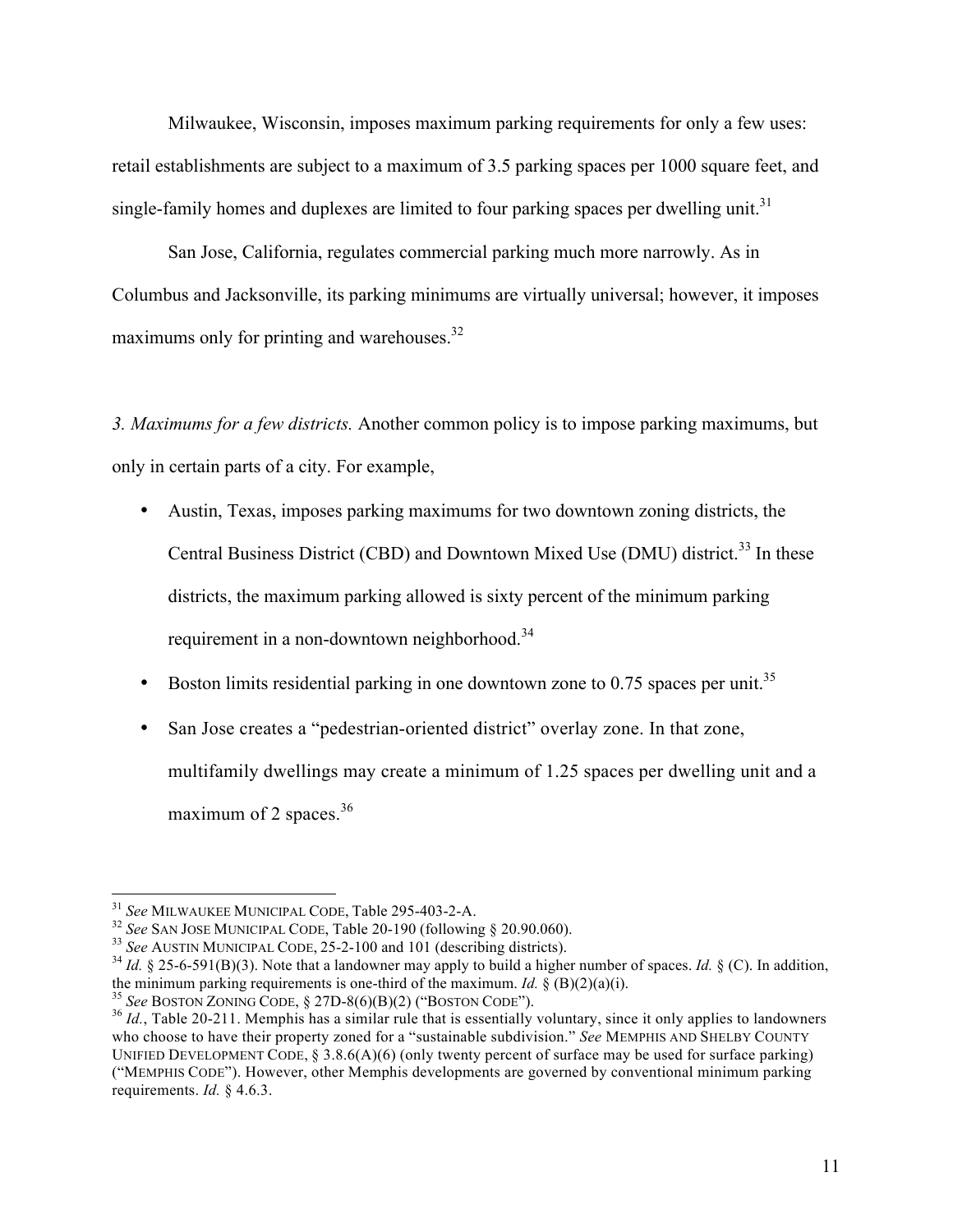- Denver limits parking, but only within a quarter mile of light rail stations.<sup>37</sup> In these areas, surface parking may not exceed 110 percent of minimum parking requirements.<sup>38</sup>
- Albuquerque, New Mexico, has created an "East Gateway Development Plan" for one part of the city.<sup>39</sup> In this area, the maximum parking allowed is the minimum parking requirement plus ten percent.<sup>40</sup>

### *C. Side Effects*

A rational basis exists for maximum parking requirements, especially where (as in Denver) these requirements are limited to surface parking. As noted above, surface parking makes walking less convenient; where pedestrians must walk through a sea of parking to reach a destination, walking becomes more monotonous, more time-consuming, and less safe. It follows that where large surface parking lots separate shops and housing from streets and sidewalks, people who might otherwise walk to those destinations will instead drive. And to the extent drivers are aware that a destination will have ample parking (surface or otherwise), they are more likely to drive, thus creating traffic congestion and pollution.<sup>41</sup>

<sup>38</sup> *Id.* § 10.4.3.2(B)(2). However, underground or aboveground spaces are not affected by the parking maximum; thus, a landowner may choose to build an infinite number of such spaces. *Id.* § 10.4.3.2(B)(2)(b).

<sup>39</sup> See CITY OF ALBUQUERQUE, EAST GATEWAY SECTOR DEVELOPMENT PLAN, at [http://www.cabq.gov/planning](http://www.cabq.gov/planning/documents/EastGatewayFINwFAs08092012.pdf) [/documents/EastGatewayFINwFAs08092012.pdf.](http://www.cabq.gov/planning/documents/EastGatewayFINwFAs08092012.pdf)<br> $^{40}$  Id. § 5.6.2(A)(2).

<sup>&</sup>lt;sup>37</sup> See DENVER ZONING CODE, § 10.4.3.2(B)(1)(a).

<sup>&</sup>lt;sup>41</sup> It can be argued that in an unregulated world, landowners are unlikely to provide more surface parking lots than customers actually demand, since motorists likely will avoid visually unappealing parking lots. This claim assumes, however, that drivers prefer pretty but expensive underground parking to ugly but cheap and convenient surface parking. It is unclear whether this is in fact the case. Moreover, one argument for maximum parking requirements may be that, even if a free market in parking gives motorists as much parking as they want, such parking should be limited because an ample parking supply may increase driving and thus increase pollution and congestion.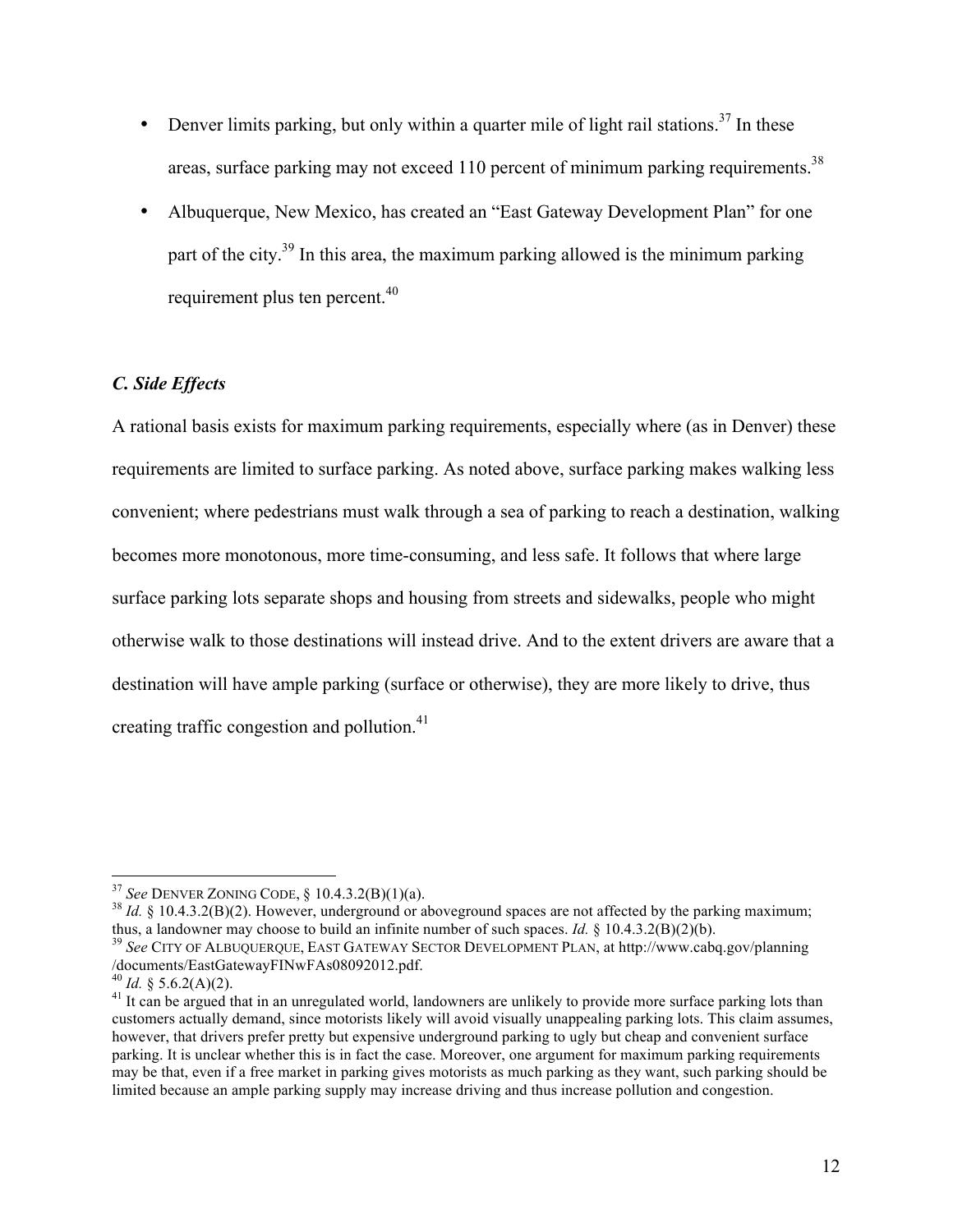Because maximum parking requirements are somewhat new in the United States, there is little evidence about the practical effects of such requirements.<sup>42</sup> But if planners set parking caps that are lower than the market demand for parking, they create a variety of potential problems. First, if a landowner cannot supply enough parking to meet the demands of its tenants or customers, those tenants and customers may do their business elsewhere—perhaps in suburbs with more permissive parking regulations.<sup>43</sup> To quote one commentator, "If a maximum actually reduces the number of spaces that are built, it must also reduce the value of the properties that could be built there. If not, [in the absence of minimum parking requirements,] entrepreneurial builders themselves would build at those rates, once they understood the demand was there."<sup>44</sup> So, if a maximum parking requirement actually did reduce parking below what customers demanded, urban housing and businesses might become less desirable.

Moreover, there is some empirical evidence that people and businesses do value parking in location decisions. One British study showed that fifteen percent of businesses consider staff parking to be a "key influence" in locational choice (more than all but one of eleven factors listed), and eleven percent described customer or visitor parking as a "key influence" (more than four of the factors).<sup>45</sup> Another survey showed that when residents of southeast London were

<sup>42</sup> *See* DONALD ELLIOTT, A BETTER WAY TO ZONE 180 (2008) (stating that "relatively few" cities use parking caps, and those that do "generally limit them to downtown or special focus areas"). However, one study shows that maximum parking requirements in London, England, have had little effect, because developers typically build far less than the maximum number of spaces. *Cf.* Fei Li & Zhan Guo, *Do Parking Standards Matter?* 11, 16 at <http://www.embarq.org/research/publication/do-parking-standards-matter>(discussing the impact of the abolition of minimum parking standards, and imposition of maximum parking standards, in London; finding that new developments typically "provide parking well below the standard level" and in fact "60% of the post-reform developments in central London are car-free").

<sup>&</sup>lt;sup>43</sup> *See* Georgina Stylianou, *Parking Squeeze in CBD Annoys*, PRESS, Oct. 3, 2013 at 1 (discussing developer's complaints about maximum parking requirements in Christchurch, New Zealand).

<sup>&</sup>lt;sup>44</sup> Ben Woolsey, *Why We Don't Need a Parking Maximum*, Jan. 8, 2009, [http://seattletransitblog.com/2009/01/08](http://seattletransitblog.com/2009/01/08/why-we-dont-need-a-parking-maximum) /why-we-dont-need-a-parking-maximum.

<sup>&</sup>lt;sup>45</sup> See Greg Marsden, *The Evidence for Parking Polices—A Review*, 9 (2006) [http://eprints.whiterose.ac.uk/2023/2](http://eprints.whiterose.ac.uk/2023/2/ITS15_The_evidence_base_for_parking_policies_UPLOADABLE.pdf) /ITS15 The evidence base for parking policies UPLOADABLE.pdf.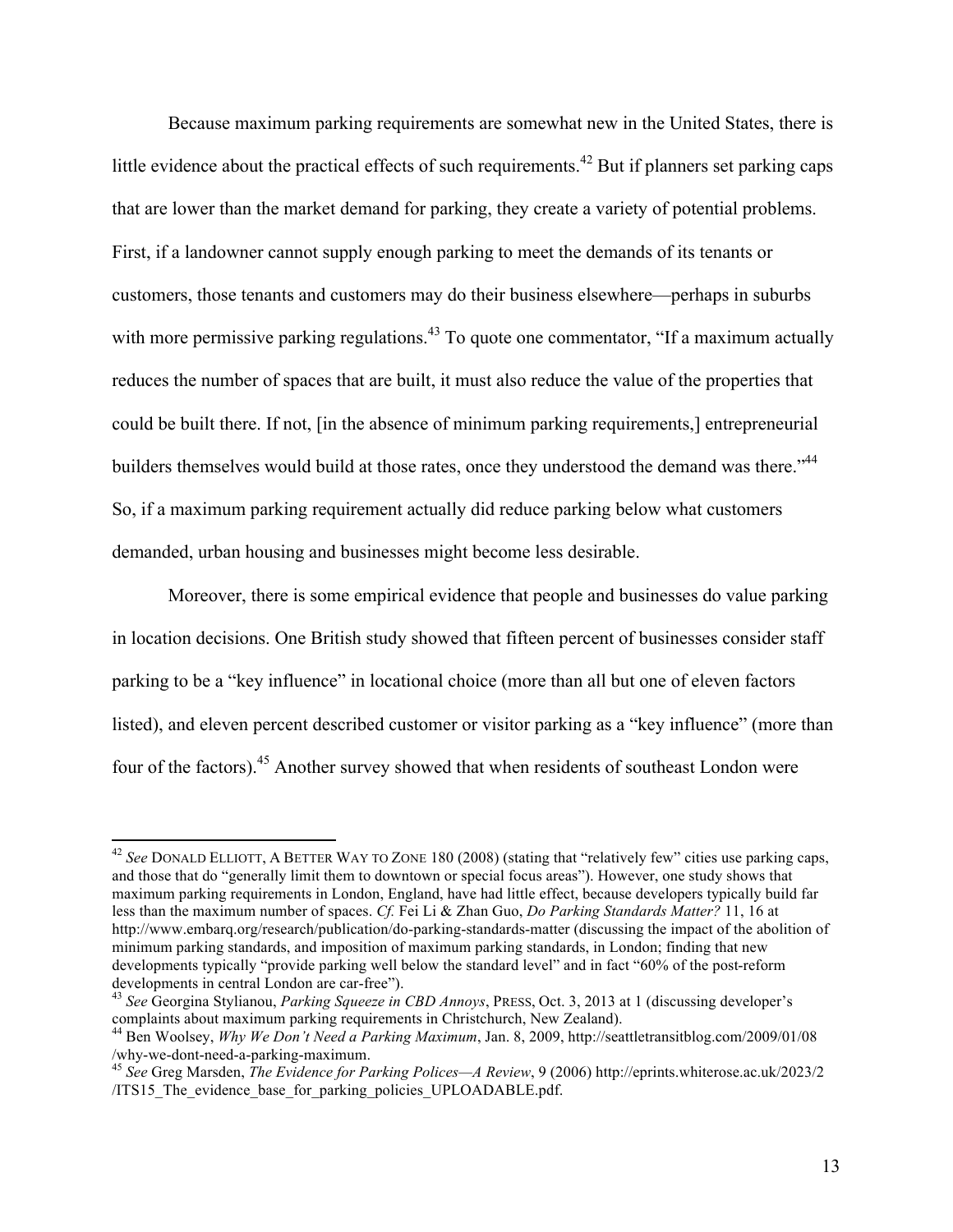given a hypothetical choice between a garage and more living space, eighty-three percent chose the garage.<sup>46</sup>

Second, planners must decide whether to apply parking caps to new construction only or to existing construction as well. If only new construction is governed by a parking cap, new developments could be placed at a competitive disadvantage vis-à-vis existing businesses, if the parking cap is so low as to be lower than consumer demand.<sup>47</sup>

If planners try to avoid this problem by forcing owners of existing buildings to eliminate some of their current stock of parking spaces, those landowners may have to spend money building something in place of parking, or allow the former site of their parking lots to become completely useless. Either way, the landowner would lose money, and perhaps suffer a taking requiring government compensation. But these risks exist only if the landowner cannot construct something profitable, such as additional office space or additional apartments, in place of parking.

In sum, it is theoretically possible that, if they are strict enough to reduce parking below what consumers demand, a city's maximum parking requirements may make the city a less appealing place to live and work. However, we have found no data indicating whether American cities' maximum parking requirements are stringent enough to have this effect. Thus, it is not yet clear how or to what extent these regulations should be reformed.

<sup>46</sup> *Id.* at 16. <sup>47</sup> *See* Rogue Valley Council of Governments, *Parking Element 9-2* (2002), [http://www.rvcog.org/pdf/Planning](http://www.rvcog.org/pdf/Planning_RTP_Section_9.pdf) RTP\_Section\_9.pdf.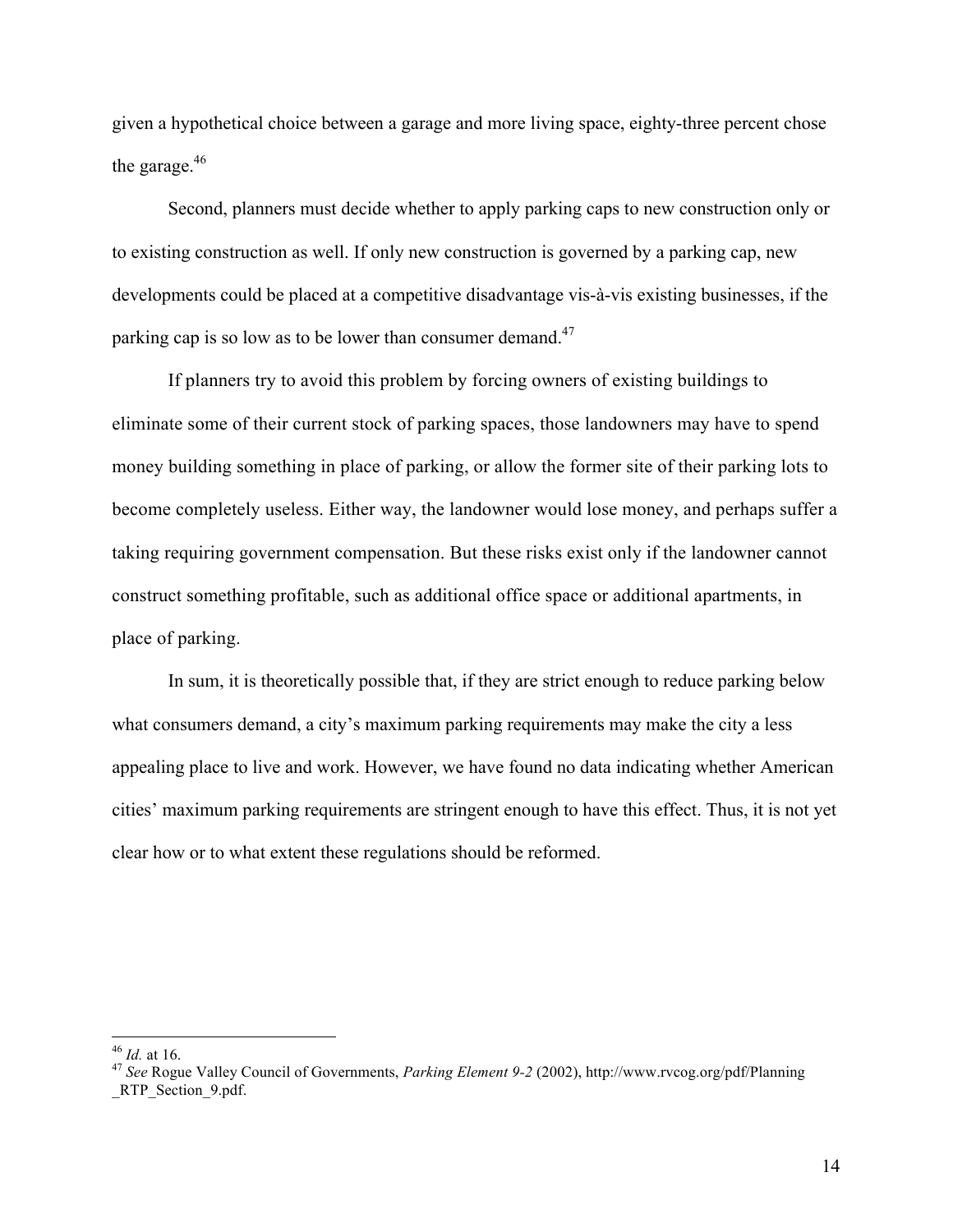# **II. Density**

# *A. The Status Quo*

As early as the 1920s, the Standard Zoning Enabling Act (a federally sponsored model zoning enabling act) stated that one purpose of zoning should be to "avoid an undue concentration of population."48 Since then, anti-density regulation has become virtually universal in the United States.<sup>49</sup> As early as 1971, eighty percent of the vacant land within fifty miles of Times Square in New York City was restricted to lots of half an acre or more.<sup>50</sup> And since the early 1970s, zoning may have become even more restrictive.<sup>51</sup> Moreover, anti-density zoning is not limited to lowdensity suburbs; even in the densest parts of New York City, zoning limits density to some extent.<sup>52</sup>

It appears that such anti-density regulations do, in fact, limit development—especially compact, walkable development. A study conducted for the Urban Land Institute asked developers about the impact of zoning on "alternatives to conventional, low-density, automobileoriented, suburban development."<sup>53</sup> Government regulation was identified by 78.2% of developers as a significant barrier to such development.<sup>54</sup>

<sup>48</sup> U.S. DEP'T OF COMMERCE, A STANDARD STATE ZONING ENABLING ACT, § 3 (1926), *available at* [http://www](http://www.planning.org/growingsmart/pdf/SZEnablingAct1926.pdf) [.planning.org/growingsmart/pdf/SZEnablingAct1926.pdf.](http://www.planning.org/growingsmart/pdf/SZEnablingAct1926.pdf) This law was a model state statute designed to make it clear that local governments had the authority to regulate density and land use. *Id.* § 1.<br><sup>49</sup> *See* 3 EDWARD H. ZIEGLER, ARDEN H. RATHKOPF & DAREN A. RATHKOPF, RATHKOPF'S THE LAW OF ZONING AND

PLANNING, § 51.10 (2011 ed.) ("minimum lot size" requirements common); NORMAN WILLIAMS, JR., & JOHN M. TAYLOR, AMERICAN LAND PLANNING LAW, § 39.1 (describing minimum lot size requirements as the "most common form of density control").<br><sup>50</sup> See Note, *Exclusionary Zoning and Equal Protection*, 84 HARV. L. REV. 1645, 1645 (1971).

<sup>&</sup>lt;sup>51</sup> WILLIAMS & TAYLOR, *supra* note 49, § 35.23 ("[m]unicipal zoning ordinances have increasingly been adopting requirements for widespread or almost-universal very low density"); William Fischel, *The Evolution of Homeownership*, 77 U. CHI. L. REV. 1503, 1515 (2010) (In order to keep out lower classes while avoiding 1970s civil rights litigation, suburbs avoided discrimination claims by downzoning all land, rather than merely excluding only housing catering to the truly poor.). <sup>52</sup> *See* City of New York, *Zoning Data Tables, Residence Districts*, at [http://www.nyc.gov/html/dcp/pdf/zone/zoning](http://www.nyc.gov/html/dcp/pdf/zone/zoning_handbook/zoning_data_tables.pdf#page=1)

handbook/zoning\_data\_tables.pdf#page=1 (listing density limits for various zoning districts).

<sup>53</sup> *See* JONATHAN LEVINE, ZONED OUT: REGULATION, MARKETS, AND CHOICES IN TRANSPORTATION AND METROPOLITAN LAND-USE <sup>126</sup> (2006). <sup>54</sup> *Id.* at 129.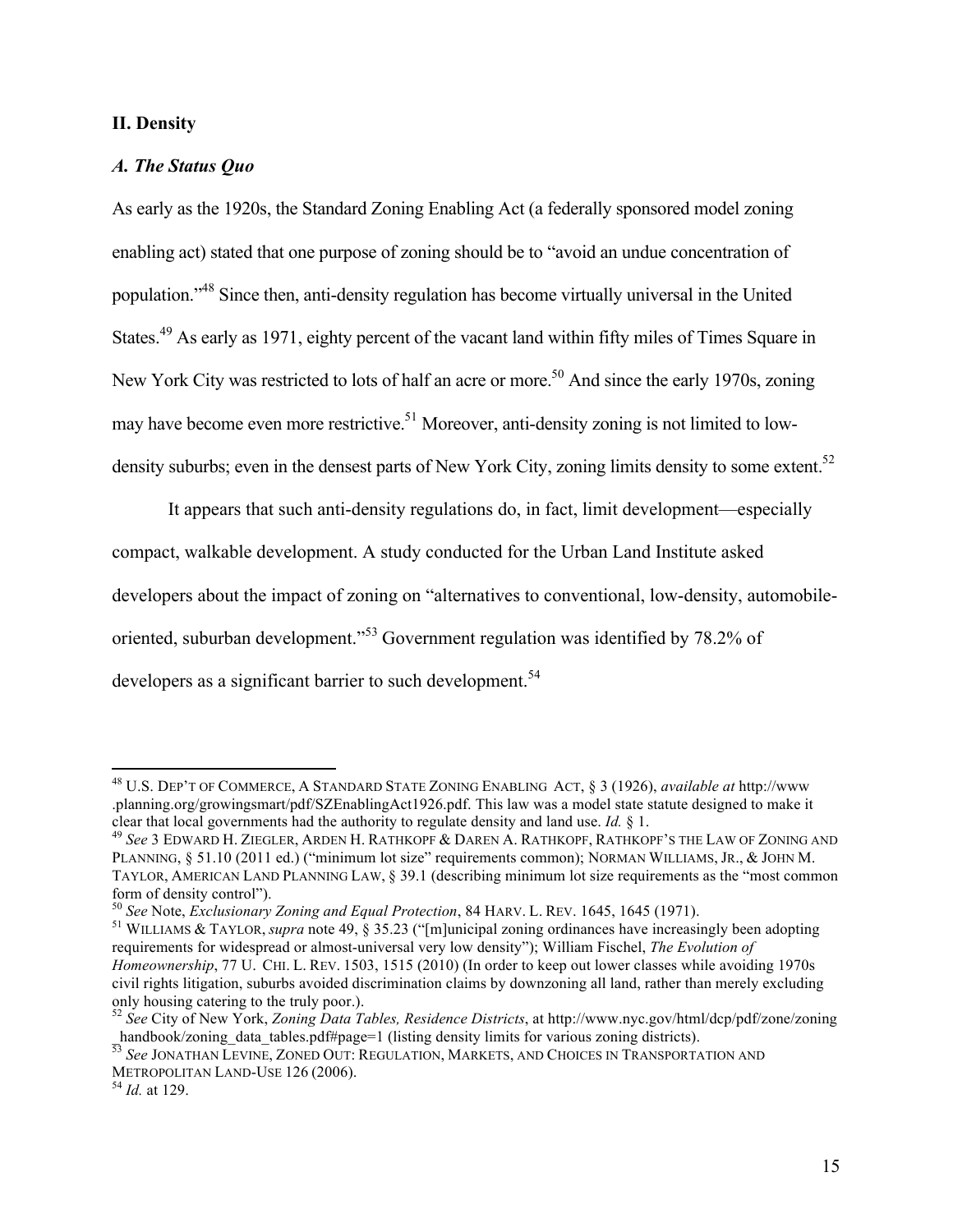Such regulation is one reason why the average American neighborhood has only two to seven dwelling units per acre.<sup>55</sup> Such low-density areas tend to be highly automobile-dependent, because if only a few houses can be built on a block near public transit, that means only a few people can walk to such transit.<sup>56</sup>

#### *B. Minimum Density Requirements: Rare, but not Unknown*

Critics of smart growth often accuse smart growth advocates of trying to force Americans into higher-density housing.<sup>57</sup> Most cities, however, have nothing resembling a mandatory. citywide minimum density requirement. In fact, only two cities—San Jose and Portland—have widespread minimum density regulations.

San Jose has minimum density requirements even for its low-density zones—but those requirements are quite lenient. In the city's R-1 (single-family residential) zone, the city allows densities between one and eight units per acre.<sup>58</sup> In this way, the city imposes a minimum density of one house per acre on developers—hardly an "urban" level of density. Most commentators suggest that a neighborhood must have at least seven to fifteen dwelling units per acre to support

<sup>55</sup> See Joanna D. Malaczynski & Timothy P. Duane, *Reducing Greenhouse Gas Emissions from Vehicle Miles Traveled: Integrating the California Environmental Quality Act with the California Global Warming Solutions Act*, 36 ECOLOGY L.Q. 71, 80 n.44 (2009) (estimating current average density at 7.6 units per acre); Mark Fina & Leonard Shabman, *Some Unconventional Thoughts on Spraw*l, 23 WILLIAM & MARY ENVTL. LAW & POLICY REV.

<sup>739, 741 (1999) (&</sup>quot;two units per acre typical of present development"). <sup>56</sup> *See* Malaczynski & Duane, *supra* note 55, at 80 n.44 (claiming that raising average density to nine units per acre could reduce vehicle miles traveled by thirty percent nationwide). <sup>57</sup> *See* Kurt Paulsen, *Sprawl, Residential Density, and Exclusionary Zoning*, 20 PROBATE AND PROPERTY 23, 27

<sup>(2006) (</sup>to some, smart growth proposals are an "attempt by government bureaucrats to force people to live in higher-density [housing]"); Jim Wooten, *Our Opinion: Suburbs Evil? Evidence Thin*, ATLANTA JOURNAL-CONSTITUTION, June 6, 2004, at E6 (accusing smart growth advocates of "using transportation funding to force highdensity development [and] drive people into urban clusters"). Of course, residents of existing low-density development may see nearby development as "forcing" them into high-density environments—but this claim seems to be based on a confused view of property rights. When one buys a house, one buys the house—not necessarily the right to force every dwelling to look like that house (unless, of course, one has contracted with nearby property owners to create that right through a restrictive covenant).

<sup>58</sup> SAN JOSE CODE, § 20.30.010(C)(1).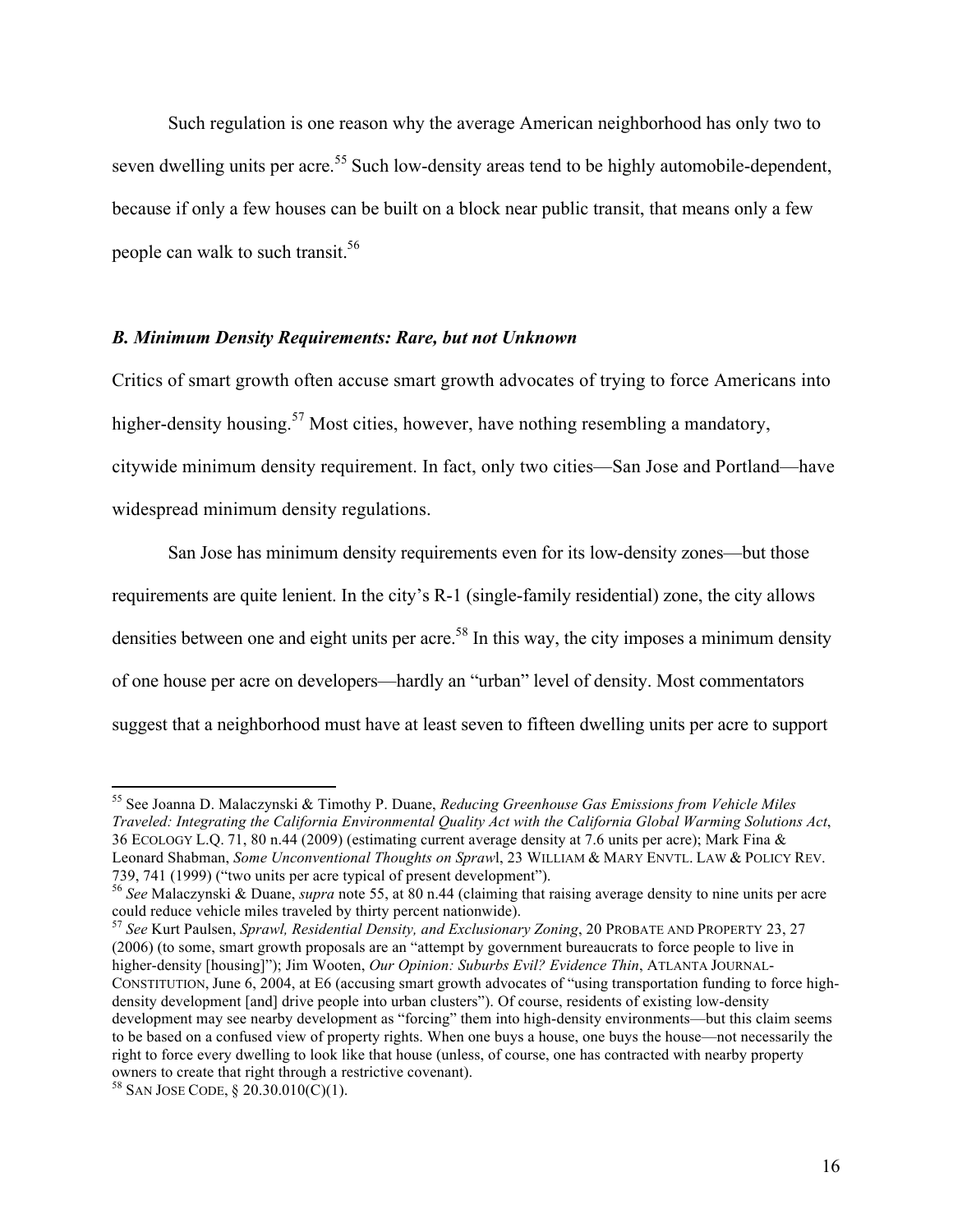significant public transit ridership, as only such compact neighborhoods have a critical mass of people living within walking distance of a bus stop.<sup>59</sup> In areas with lower density, very few people will live within a short walk of a bus or train stop, and transit ridership will therefore be low.<sup>60</sup>

Portland's maximum and minimum densities are generally set out in the subdivision element of its zoning code. For subdivisions in the city's low-density single-family zones, maximum densities range between one house per two acres and one house per 5000 square feet, <sup>61</sup> and minimum densities are roughly two-thirds that amount.<sup>62</sup> Similar standards govern the city's higher-density zones.<sup>63</sup> For example, in the multifamily R3 zone, the maximum density is one dwelling unit per 3000 square feet (roughly fourteen units per acre), while the minimum density is one unit per  $3750$  square feet (roughly eleven units per acre).  $64$ 

To be sure, many cities have high-density districts as well as low-density districts.<sup>65</sup>

However, the existence of these districts hardly constitutes a smart growth–oriented minimum

<sup>59</sup> *See* Robert H. Freilich, *The Land Use Implications of Transit-Oriented Development: Controlling the Demand Side of Transportation Congestion and Urban Sprawl*, 30 URB. LAW. 547, 552 & n.18 (2009); ANTHONY DOWNS, STILL STUCK IN TRAFFIC: COPING WITH PEAK-HOUR TRAFFIC CONGESTION 210 (2004) (seven units per acre supports bus service once every half hour).<br>
<sup>60</sup> See PAMELA BLAIS, PERVERSE CITIES 60–61 (2010) (citing numerous studies).<br>
<sup>61</sup> See PORTLAND CODE, Ch. 33.610, Table 610.1.<br>
<sup>62</sup> See PORTLAND CODE, Ch. 33.610(D). I note that for

excludes land "within an environmental overlay zone, potential landslide hazard area, or special flood hazard area." *Id.* In addition, where a subdivider does not choose to build any streets, the minimum density is eighty percent of the maximum density. *Id.*, Ch. 33.610(C)(2).<br><sup>63</sup> *See, e.g. Id.*, § 33.611(C), (D) (in R2.5 zone, maximum density is one lot per 2500 square feet, and minimum

density is sixty-eight percent of that amount where streets are present, eighty percent otherwise).<br><sup>64</sup> *Id.*, Ch. 33.120, Table 120-3 (listing minimum and maximum density regulations for other zones as well). In

addition, the city has established specialized density requirements for individual neighborhoods. *Id.*, Ch. 33.505.200 (requiring one dwelling per 2250 square feet in North Lombard Street area, and one per 2000 feet in Albina district abutting Martin Luther King Boulevard); Ch. 33.561.240 (requiring similar densities in North Interstate zone). Note that it is not clear how difficult it is for developers to work around these requirements; for example, we have found no media coverage of developer requests for variances. Since the city has a wide variety of zones, we suspect that a developer who wishes to build less densely that its current zone allows can ask to be rezoned into a lower-density district. However, we have been unable to discover how common such rezoning requests are, or how controversial they are when they occur.

<sup>65</sup> *See* INDIANAPOLIS MUNICIPAL CODE, § 731-213 (city creates suburban high-rise zone, and specifies range of densities that are "typical" depending on apartment height; for example, 12–22 units per acre "typical" for one- to three-story structures); ALBUQUERQUE MUNICIPAL CODE, § 14-16-3-2(7)(b) (creating minimum density of 12 units per acre for mixed-use development).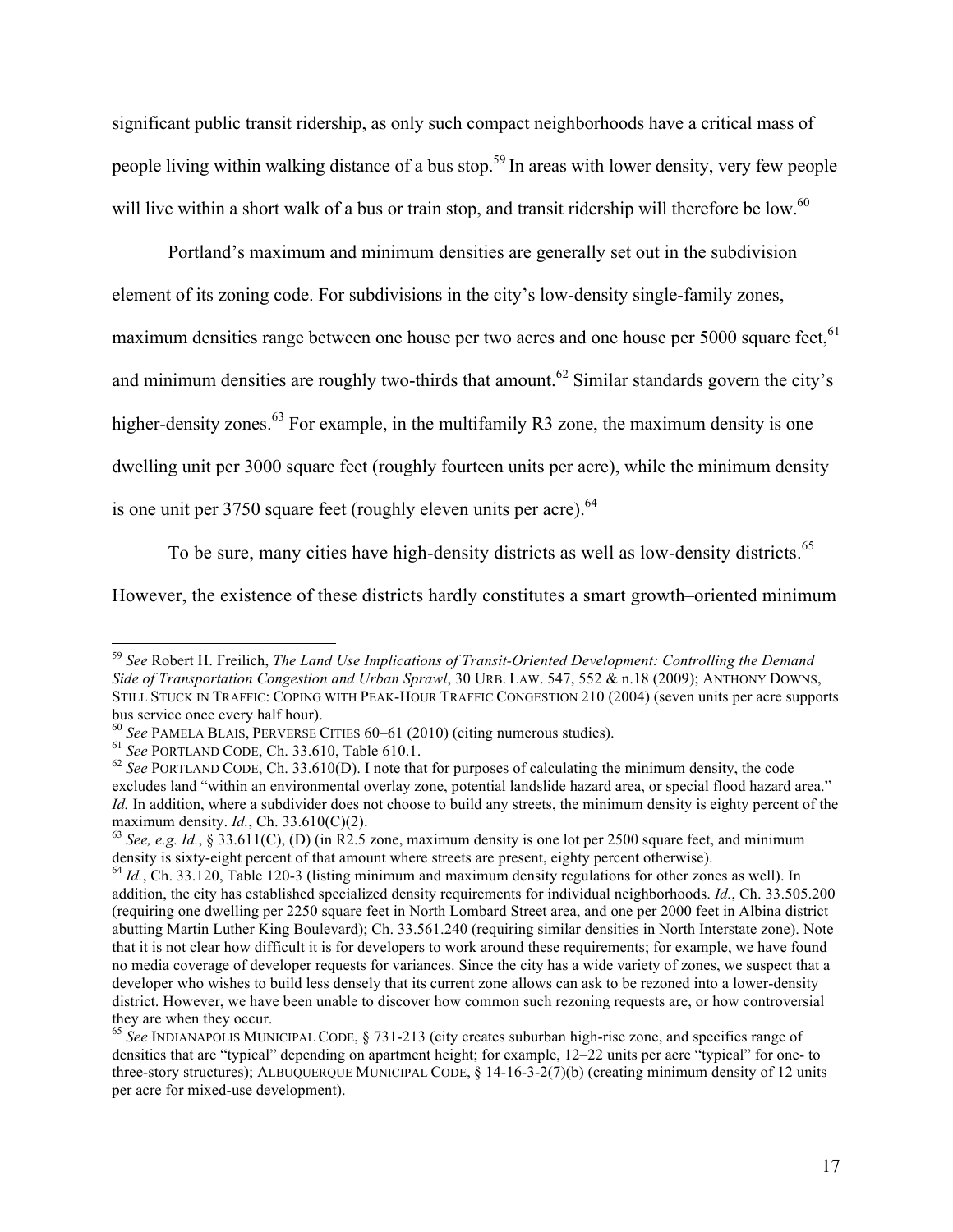density requirement, because a division of cities into higher- and lower-density zones is part of traditional zoning. Additionally, some cities allow developers to request that their properties be rezoned as a special pedestrian or transit-oriented zone, which typically includes minimum densities.<sup>66</sup>

Thus, it appears that urban regulation of density generally follows the traditional pattern of American zoning: to mandate less density rather than more. As noted above, anti-density regulation is virtually universal in the United States.<sup>67</sup> In fact, even Portland and San Jose have maximum density requirements for every residential zone, including multifamily zones.<sup>68</sup>

#### *C. Side Effects of Minimum Density Requirements*

Since minimum density requirements are relatively new and rare, there is little empirical evidence about the consequences of such requirements. To meet the smart growth objective of encouraging less driving, minimum density requirements should encourage development that is compact enough to support public transit and to support the placement of stores and employers within walking distance of housing. In this way, such regulations could be justified on the ground that they make a city's investment in public transit worthwhile, which in turn would lead to more walking and transit use, which in turn might reduce congestion and pollution.

<sup>66</sup> *See* BOSTON CODE, Art. 87-3 and 87-7 (landowner may ask city to create "Smart Growth Overlay District"; as part of rezoning, city will establish minimum and maximum densities); JACKSONVILLE CODE, § 656.1402–4 (creating "transit-oriented development" zone for areas near bus stops, if developers request such zoning and comply with criteria); COLUMBUS CODE, §§ 3320.13, 3320.19 (landowner can ask to have land rezoned to "traditional neighborhood" district with minimum densities; not directly suggesting maximum lot sizes, but proposing appropriate lot width and depth); MEMPHIS CODE, § 3.8.6(A)(5) (requiring minimum density of seven units per acre for optional "sustainable subdivision"). In addition, Seattle recently enacted temporary minimum density requirements for certain pedestrian-oriented neighborhoods. *See* Seattle Dep't of Planning and Development, *Minimum Density*, at http://www.seattle.gov/dpd/codesrules/changestocode/minimumdensity/whatwhy/default.htm<br>(legislation in effect while city planning department drafts permanent rules).

<sup>&</sup>lt;sup>67</sup> See supra notes 48–52 and accompanying text.<br><sup>68</sup> See PORTLAND CODE, Ch. 33-610, Tables 610.1 and 610.2; Ch. 33.611.200(B), Ch. 33-612, Table 612-1; SAN JOSE CODE, § 20.30.200, Table 20-60 (imposing minimum lot sizes for a wide range of districts, including multifamily districts).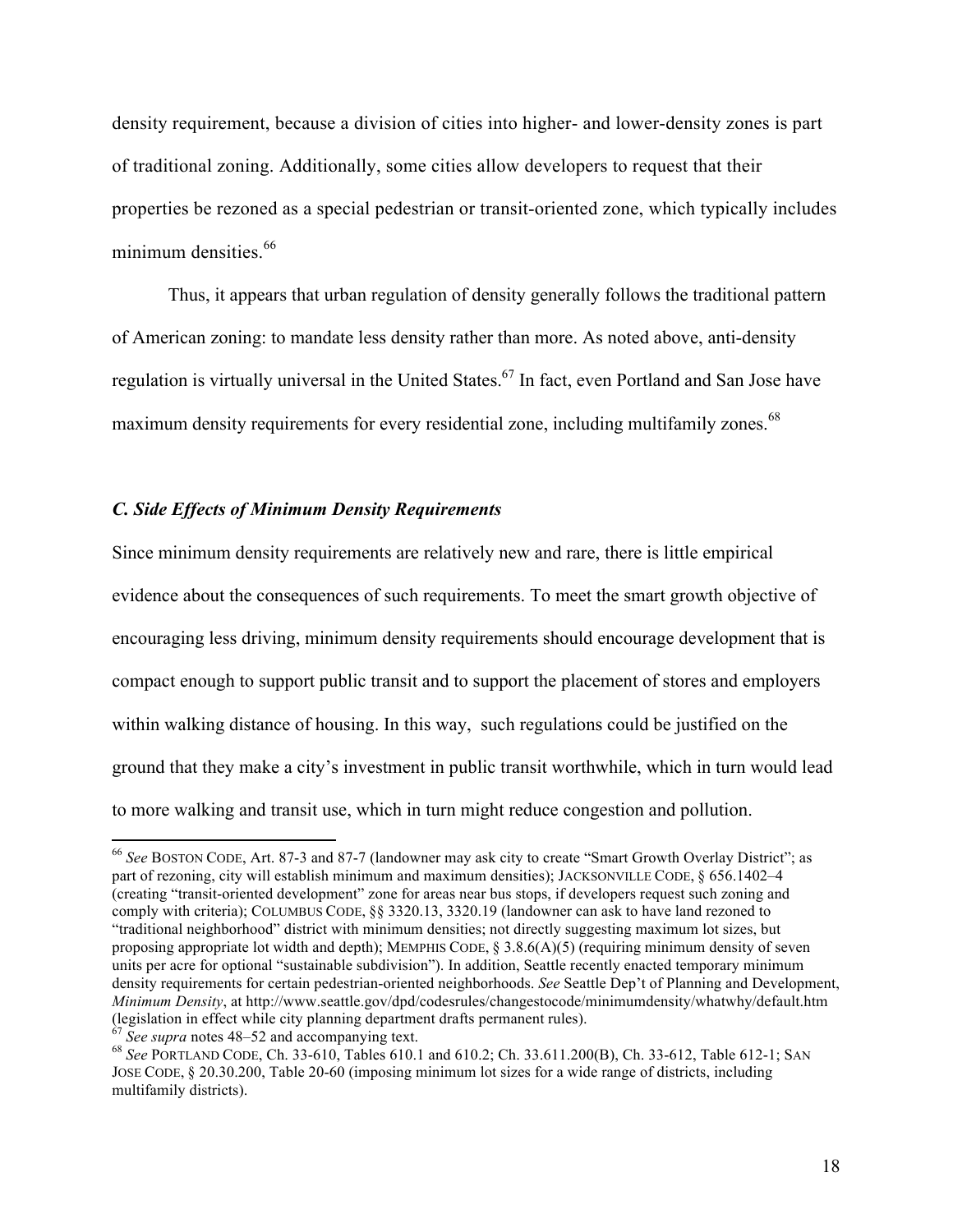In theory, however, minimum density requirements could deter development: if a city requires 10 units per acre in zone X and a developer cannot find enough prospective homeowners to fill those units, the developer will be unwilling to build in zone X. It follows that an overly restrictive minimum density requirement in a walkable area actually could encourage sprawl by discouraging development in that area, prompting developers to build in sprawling suburbs instead. However, it is not known whether existing requirements in fact discourage development, or whether the requirements replicate what a free market would produce in the absence of such regulations.

Even developers that can profitably comply with minimum density requirements might do so in ways that impede walkability. For example, a developer might, in the absence of a density target, plan to build a few houses on a set of gridded streets, and then seek to comply with the minimum density requirement by adding additional houses on cul-de-sacs.<sup>69</sup> Cul-de-sacs actually reduce walkability: in subdivisions dominated by cul-de-sac streets, residents cannot visit their neighbors without going out of their way to a neighborhood "main" street.<sup>70</sup>

Furthermore, any minimum density requirements would have unintended consequences if applied to existing buildings. For example, suppose Jim buys a 5,000-square-foot single-family house in a neighborhood now zoned for a minimum of twenty units per acre (and thus for a maximum lot size of roughly 2000 square feet). If Jim's house burns down, he will have to sell half his land and possibly build a much smaller house in order to comply with the zoning ordinance—arguably an intrusive, if not downright absurd, result.

 <sup>69</sup> See Kenneth J. Dueker, *Mandated Density: The Blunt Instrument of Smart Growth* (2002), [http://americandream](http://americandreamcoalition.org/landuse/mandate.pdf) [coalition.org/landuse/mandate.pdf.](http://americandreamcoalition.org/landuse/mandate.pdf)

<sup>70</sup> *See* Brian W. Ohm & Robert J. Sitkowski, *The Influence of New Urbanism on Local Ordinances: The Twilight of Zoning?*, 35 URB. LAW. 783, 792 (2003) (cul-de-sacs "force the major circulation pattern of a community onto a few major roads").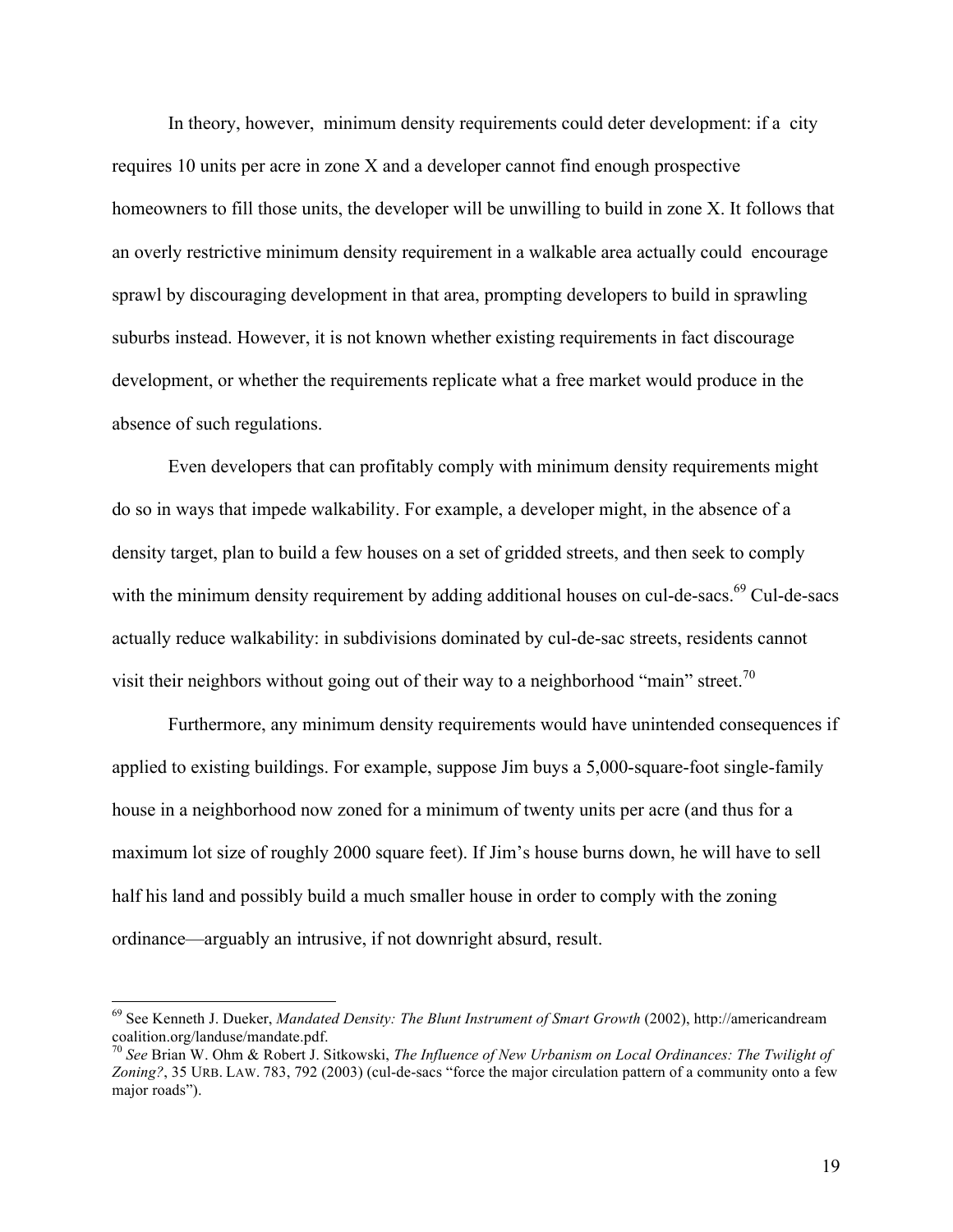Most zoning codes allow "nonconforming uses" (that is, uses valid when a zoning code is enacted, but which are outlawed by a code amendment) to continue.<sup>71</sup> However, some codes provide that if a building occupied by a nonconforming use is significantly damaged, the building may not be restored for the nonconforming use.<sup>72</sup> If Jim lives in a city governed by such a code, Jim may not continue the nonconforming use, and instead will be required to sell half his property and build the smaller house. Assuming that this is an undesirable result, municipalities enacting minimum density requirements should be lenient toward nonconforming low-density buildings, and should allow them to continue even if the nonconforming property is damaged or destroyed.

Finally, minimum density requirements may not succeed in increasing density. If developers already are willing to build at something similar to a proposed minimum density, they likely will do so without governmental prodding, because each new building means additional profit for a developer. At most, government regulation likely will lead to marginal increases in density. Furthermore, if developers are unwilling to build at a government-mandated density, they may choose not to build at all, thus reducing, rather than increasing, urban density.

#### *D. A Note or Two on Urban Growth Boundaries and Housing Prices*

Some governments encourage urban density through policies designed to limit the growth of new suburbs. These policies, when effective, indirectly increase urban density by forcing development into already-settled areas.

<sup>71</sup> *See* JOHN R. NOLON & PATRICIA E. SALKIN, LAND USE AND SUSTAINABLE DEVELOPMENT LAW: CASES AND MATERIALS 203 (8th ed. 2012). <sup>72</sup> *See* Moffatt v. Forrest City, 234 Ark. 12, 350 S.W. 2d 327 (1961).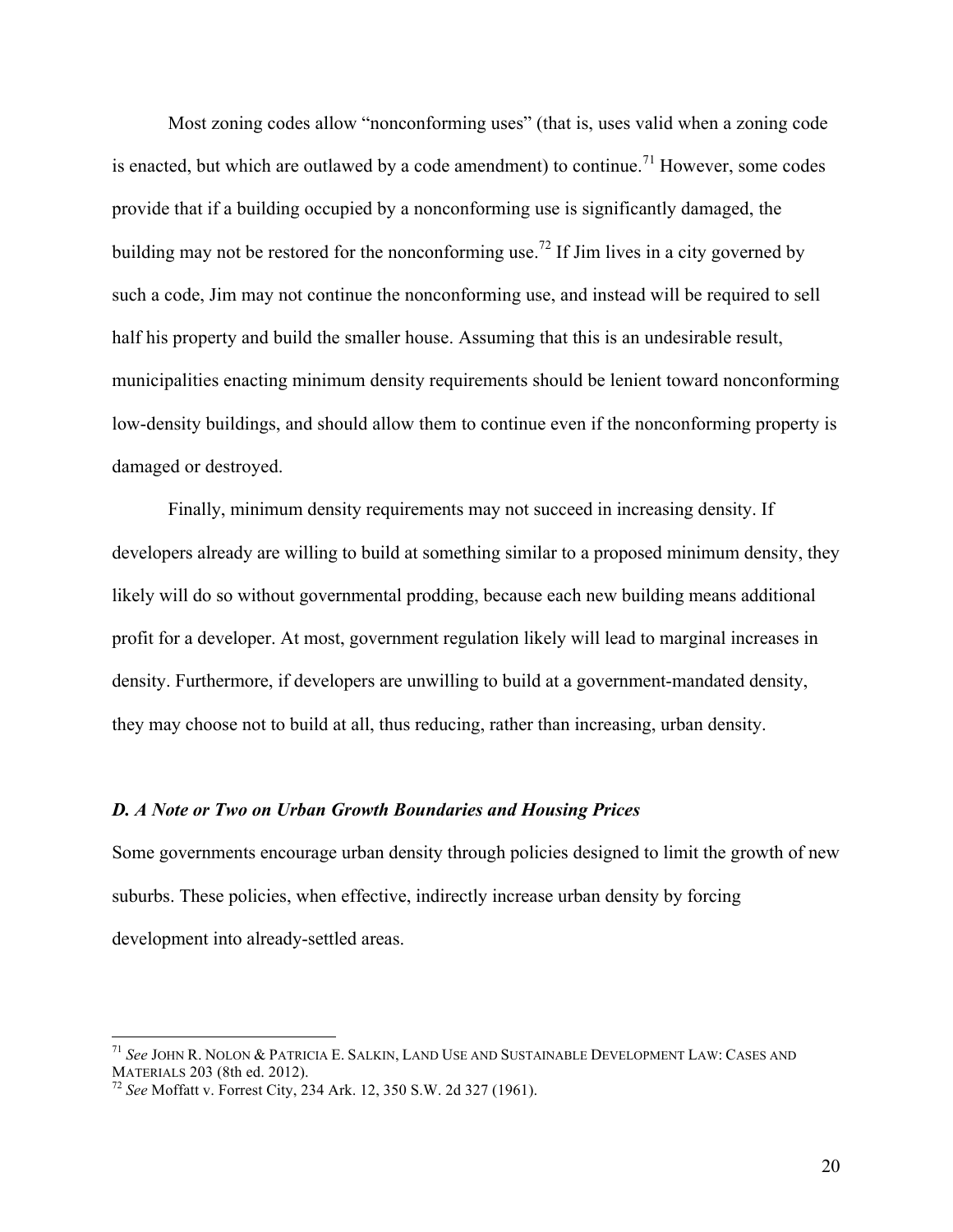The most restrictive such policy is Oregon's growth management system.<sup>73</sup> Oregon law requires municipalities to adopt urban growth boundaries and to prohibit development outside that boundary, and also has created a regional government to supervise an intermunicipal growth boundary in the Portland suburbs. Oregon law classifies land into three types: rural, urbanizable, and urban. Rural land is agricultural, forest, or otherwise unsuitable for dense human settlement. Urban areas are within or adjacent to existing cities. Urbanizable lands are within the growth boundary, and may be developed for urban uses in the future.<sup>74</sup>

Oregon's growth boundary system is quite controversial—due less to its effects on density than to its effect on housing prices. Opponents of the Oregon system argue that the growth boundary has increased housing prices by limiting the supply of land. Other commentators, by contrast, point out that Portland's housing prices are lower than those of some other western cities.<sup>75</sup> Between 1991 and 2000, Portland-area housing prices increased by 110 percent—a slower increase than in Denver (117 percent), but a more significant increase than in Salt Lake City (98 percent) and Seattle (69 percent).<sup>76</sup> Between 2004 and 2014, there again was little difference between Portland prices and those of other comparable western cities: in both Portland and Salt Lake City, prices increased by 47 percent, while prices increased by 37 percent and 23 percent in Seattle and Denver, respectively.<sup>77</sup> Portland's average housing price (\$301,000) is higher than that of Denver and Salt Lake City, but lower than that of Seattle

<sup>73</sup> *See* NOLON & SALKIN, *supra* note 71, at 692–93 (describing both the Oregon system and less restrictive growth management policies adopted elsewhere).<br> $^{74}$  *Id.* at 693.

<sup>&</sup>lt;sup>75</sup> See LEWYN, supra note 2, at 35–42 (discussing debate); Robert Liberty, *Abolishing Exclusionary Zoning: A Natural Policy Alliance for Environmentalists and Affordable Housing Advocates*, 30 B.C. ENVTL. AFF. L. REV. 581, 598 (2003) (same); RANDALL O'TOOLE, THE FOLLY OF "SMART GROWTH", REGULATION 20, 23 (Fall 2001), <http://object.cato.org/sites/cato.org/files/serials/files/regulation/2001/10/otoole.pdf>(asserting that Oregon policies raise housing prices).

<sup>&</sup>lt;sup>76</sup> *See* Lewyn, *supra* note 2, at 25 n.186 (explaining why these regions most comparable to Portland; they are in the West, of comparable size, and have grown at comparable rates), 36 (housing price statistics).

<sup>&</sup>lt;sup>77</sup> See Zillow, <www.zillow.com> (search for any house within city limits and find a chart showing the evolution of housing prices for both the neighborhood and the city as a whole).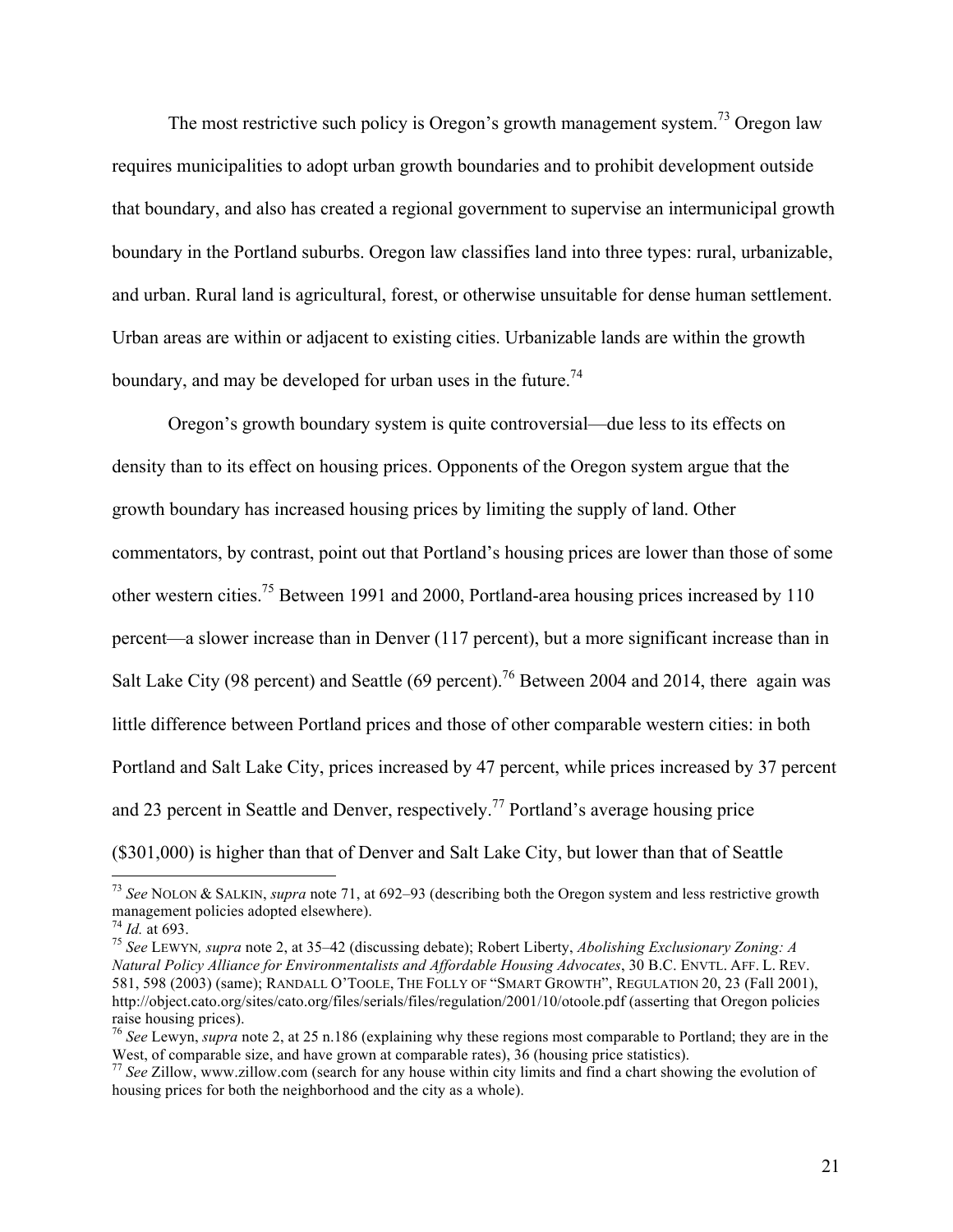$(\$465,000)$ <sup>78</sup>. It therefore appears that growth boundaries have had only a modest effect on Portland's prices compared to those of nearby cities.

On the other hand, in the absence of government regulation, Portland's prices might be lower than those of comparable cities. Thus, Portland's rather ordinary housing prices do not prove that growth boundaries have had no effect at all on housing prices, only that such policies have been no more harmful than other cities' regulations.

Whatever the effect on housing prices, growth boundaries have had a limited effect on urban density: Portland has only 4490 people per square mile,<sup>79</sup> roughly one-fourth the density of San Francisco.<sup>80</sup>

We note also that some cities have adopted municipal urban growth boundaries. $81$  A growth boundary limited to one city is unlikely to have significant regional effects, because developers can "leapfrog" across municipal boundaries to build in more permissive cities.

The arguments for and against urban growth boundaries and similar policies are not particularly relevant to the density-forcing policies discussed above. While (other factors being equal) policies limiting suburban development likely will restrict the supply of developable land

<sup>&</sup>lt;sup>78</sup> *Id*. Note that these statistics are for individual cities as opposed to entire metropolitan regions. However, regionwide housing prices show similar patterns: metro Portland's median home price (just over \$271,000) is higher than that of Salt Lake City (just over \$233,000) but lower than that of Denver (just over \$288,000) and Seattle (almost \$340,000). National Association of Realtors, *Median Sales Price of Existing Single-Family Homes for Metro Areas*, [http://www.realtor.org/sites/default/files/reports/2014/embargoes/2014-q1-metro-home-prices/metro-home-prices](http://www.realtor.org/sites/default/files/reports/2014/embargoes/2014-q1-metro-home-prices/metro-home-prices-q1-2014-single-family-2014-05-12.pdf) [-q1-2014-single-family-2014-05-12.pdf.](http://www.realtor.org/sites/default/files/reports/2014/embargoes/2014-q1-metro-home-prices/metro-home-prices-q1-2014-single-family-2014-05-12.pdf) Note that since 2011, all four regions have experienced roughly comparable

<sup>&</sup>lt;sup>79</sup> See Portland, Oregon Profile at [http://www.city-data.com/city/Portland-Oregon.html.](http://www.city-data.com/city/Portland-Oregon.html)<br><sup>80</sup> See San Francisco, California Profile at<http://www.city-data.com/city/San-Francisco-California.html>(just over

<sup>17,000</sup> people per square mile). Note also that a variety of fiscal policies may also encourage or discourage compact urban development. For example, some cities offer tax abatements or subsidies in central-city areas or areas near public transit, while the federal government makes mortgage interest—but not rent—deductible (thus favoring larger and more expensive houses). *See* Kevin Gillen, *Philadelphia's Ten-Year Tax Abatement* (2014), [http://www](http://www.econsult.com/articles/041609_Abatement.pdf) [.econsult.com/articles/041609\\_Abatement.pdf](http://www.econsult.com/articles/041609_Abatement.pdf) (discussing one such abatement program); Chad Emerson, *All Sprawled Out: How the Federal Regulatory System has Driven Unsustainable Growth*, 75 TENN. L. REV. 411, 429– 30 (2008) (focusing on mortgage deduction).

<sup>81</sup> *See, e.g.*, Construction Industry Ass'n of Sonoma County v. City of Petaluma, 522 F.3d 897 (9th Cir. 1975), *cert. denied*, 424 U.S. 934 (1976) (upholding greenbelt around California city).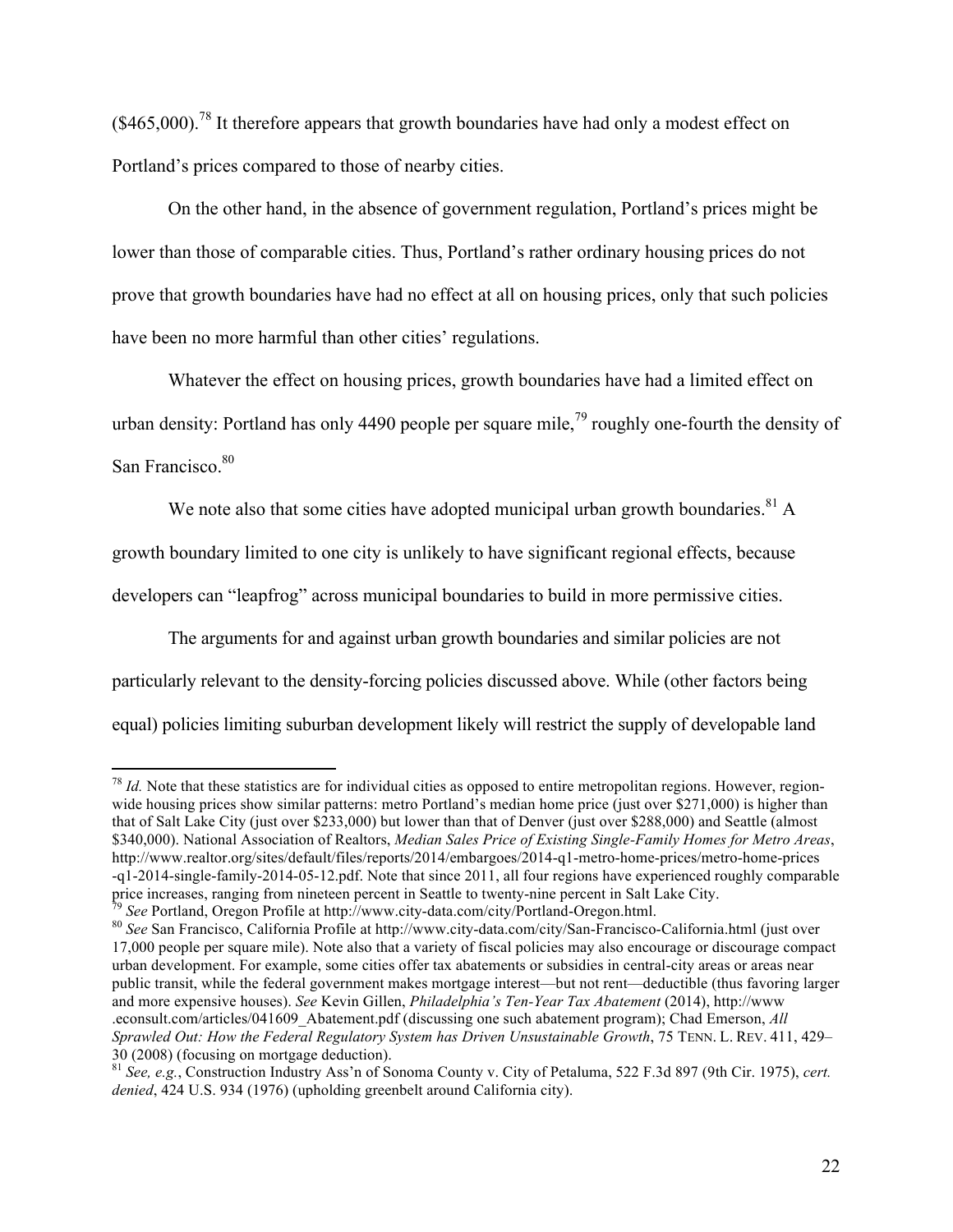and thus raise housing prices, minimum density rules may actually increase housing supplies (and thus lower housing costs) by forcing the construction of additional housing units. This would only be the case, however, if developers were to respond to minimum density requirements by building additional units, rather than by shifting capital to more permissive jurisdictions.

#### **III. Green Building**

American cities have been quite willing to experiment with "green building" regulations designed to require energy efficiency. While only four of the twenty-four cities surveyed require private developers to comply with green building standards, many other cities give incentives to the private sector for green building or require that city-owned buildings follow green building principles (see the Appendix).<sup>82</sup>

#### *A. The Most Restrictive Cities*

San Francisco has one of the most aggressive green building programs. Rather than merely incorporating a third party's rating system, San Francisco's building code addresses a wide variety of environmental details.<sup>83</sup> For example,

- The city's code provides that even small residential buildings must achieve a score of seventy-five from the Build It Green "GreenPoints" checklist.<sup>84</sup>
- High-rise buildings must have either a similar score or must achieve a "Silver" rating under the Leadership in Energy and Environment Design (LEED) guidelines enacted by the U.S.

 <sup>82</sup> Such regulations are not limited to local government. *See* Kaleb Keller, *LEEDing in the Wrong Direction: Addressing Concerns with Today's Green Building Policy*, 85 U.S.C. L. REV. 1377, 1385, 1387–89 (2012)

<sup>&</sup>lt;sup>83</sup> See generally SAN FRANCISCO, CA. BUILDING CODE, § 13C. <sup>84</sup> *Id.* § 13C.4.103.1.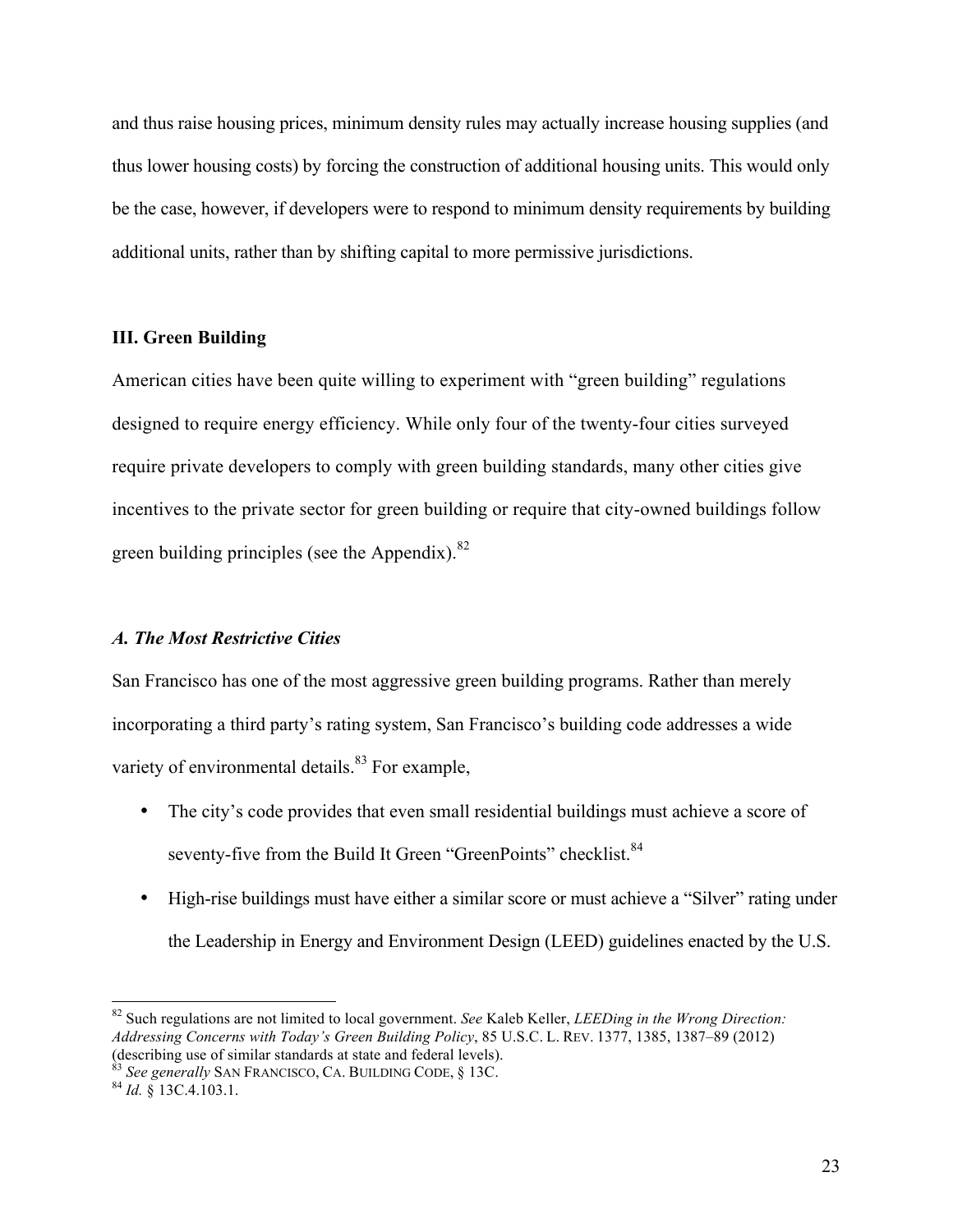Green Building Council.<sup>85</sup> Such buildings must also meet specified guidelines for reducing indoor water use, management of construction debris, and storm water management.<sup>86</sup>

• Major alterations of residential buildings must meet the same GreenPoints/LEED goals as high-rises, and must also use low-emitting paints, adhesives, and carpets. $87$ 

Nonresidential buildings are subject to similar restrictions.<sup>88</sup> For example, new large commercial buildings must achieve LEED Gold certification,<sup>89</sup> and also must meet guidelines reducing indoor water use, construction debris, and energy use, as well as guidelines related to renewable energy, indoor air quality, and use of low-emission construction materials.<sup>90</sup>

San Jose also incorporates LEED guidelines.<sup>91</sup> Large commercial projects must receive LEED certification,  $92$  as must high-rise residential projects.  $93$  Large residential projects other than high-rises must receive either LEED certification or GreenPoint certification from the "Build It Green" organization.<sup>94</sup>

Similarly, Boston incorporates LEED guidelines, but only for large projects.<sup>95</sup> Such projects must be eligible for LEED certification.<sup>96</sup> Boston's rules are more lenient than San Jose's, insofar as they define "large" projects more narrowly: in San Jose, any commercial

<sup>&</sup>lt;sup>85</sup> *Id.* § 13C.4.103.2.1.<br>
<sup>86</sup> *Id.* § 13C4.103.2.2–2.4.<br>
<sup>87</sup> *Id.* § 13C4.103.3.<br>
<sup>88</sup> *Id.* § 13.C.5.<br>
<sup>89</sup> *Id.* § 13.C.5.103.1.1.<br>
<sup>90</sup> *Id.* §§ 13.C.5.103-1.2–1.9. *See also* §§ 13.C.5.103-2 (rules governing new

<sup>&</sup>lt;sup>91</sup> See SAN JOSE CODE, § 17.84.114.<br><sup>92</sup> *Id.* § 17.84.220(B) ("tier two" commercial/industrial projects must have "LEED Silver" certification); § 17.84.121 (defining "tier two" projects as "large" projects); § 17.84.112 (defining "large" commercial projects).<br><sup>93</sup> Id. § 17.84.220(C).<br><sup>94</sup> Id. § 17.84.220(B) (a "tier two" residential project must receive "the minimum green bu

Certified or GreenPoint Rated"); § 17.84.107 (describing GreenPoint); § 17.84.121 (a "tier two" project is a "large" project); § 17.84.113 (a "large" residential project is one with more than 10 units that is not a high-rise building).<br><sup>95</sup> See BOSTON CODE, Arts. 37B (green building provisions apply only to "large" projects as defined in

Art. 80B2 (to be governed by "large project" rules, projects must generally be 50,000–100,000 square feet unless in the Harborpark area). <sup>96</sup> *Id.*, Art. 37-4.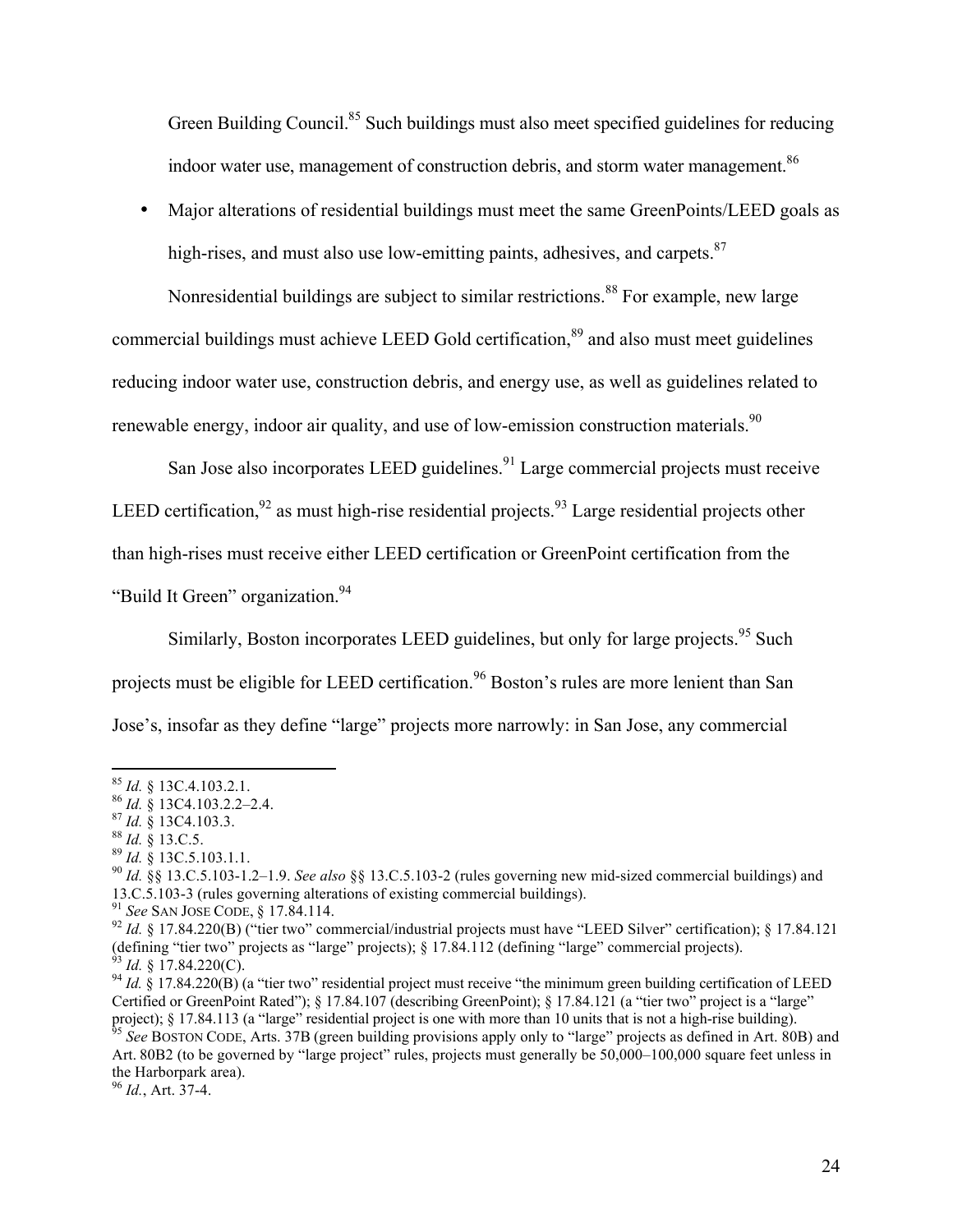project of over 25,000 square feet is governed by green building rules,  $97$  while Boston's threshold is 50,000–100,000 square feet (depending on the type of development).<sup>98</sup>

Austin's code provides that major commercial buildings<sup>99</sup> must accumulate a certain number of design-related points, and adds that these points may be obtained either through earning a one- or two-star "green building" rating from the city, or through other design features unrelated to green building. $100$ 

#### *B. Incentives, Not Requirements*

Half a dozen cities do not require green building, but instead give builders incentives for such construction. For example,

- Jacksonville's code provides that regulatory applications by landowners with green certification shall be given priority over other applications.<sup>101</sup>
- Seattle provides "density bonuses" (that allow more density than would otherwise be permissible under the zoning code) to developers in residential and mixed-use zones, and even some industrial areas as well, who earn a LEED Silver rating.<sup>102</sup>
- Memphis, Tennessee, and Louisville, Kentucky, apply green building principles to optional "sustainability" zones. In Memphis's "sustainable subdivision" zone, ten percent

<sup>&</sup>lt;sup>97</sup> *See* SAN JOSE CODE, § 17.84.112<br><sup>98</sup> BOSTON CODE, Art. 80B2 (1, 2).<br><sup>99</sup> That is, commercial, non-office uses that (a) are national chains, or (b) are more than 10,000 square feet, or (c) are<br>being converted from ind

<sup>&</sup>lt;sup>100</sup> *Id.*, Art. 3.3.2.<br><sup>101</sup> See JACKSONVILLE CODE, § 327.106(a). These applications include applications for regulatory review of site plans, plat approval, and variances.

<sup>102</sup> *See* SEATTLE CODE, § 23.45.526(A) (residential zones), § 23.48.011(E) (mixed-use zone); § 23.49.011(A)(2)(m) (downtown mixed-use zone); § 23.50.033(B) (one industrial zone). The above discussion is focused on zoningrelated incentives; note, however, that direct subsidies may be common as well. *See, e.g.*, Milwaukee Energy Efficiency, at [http://www.smartenergypays.com/.](http://www.smartenergypays.com/)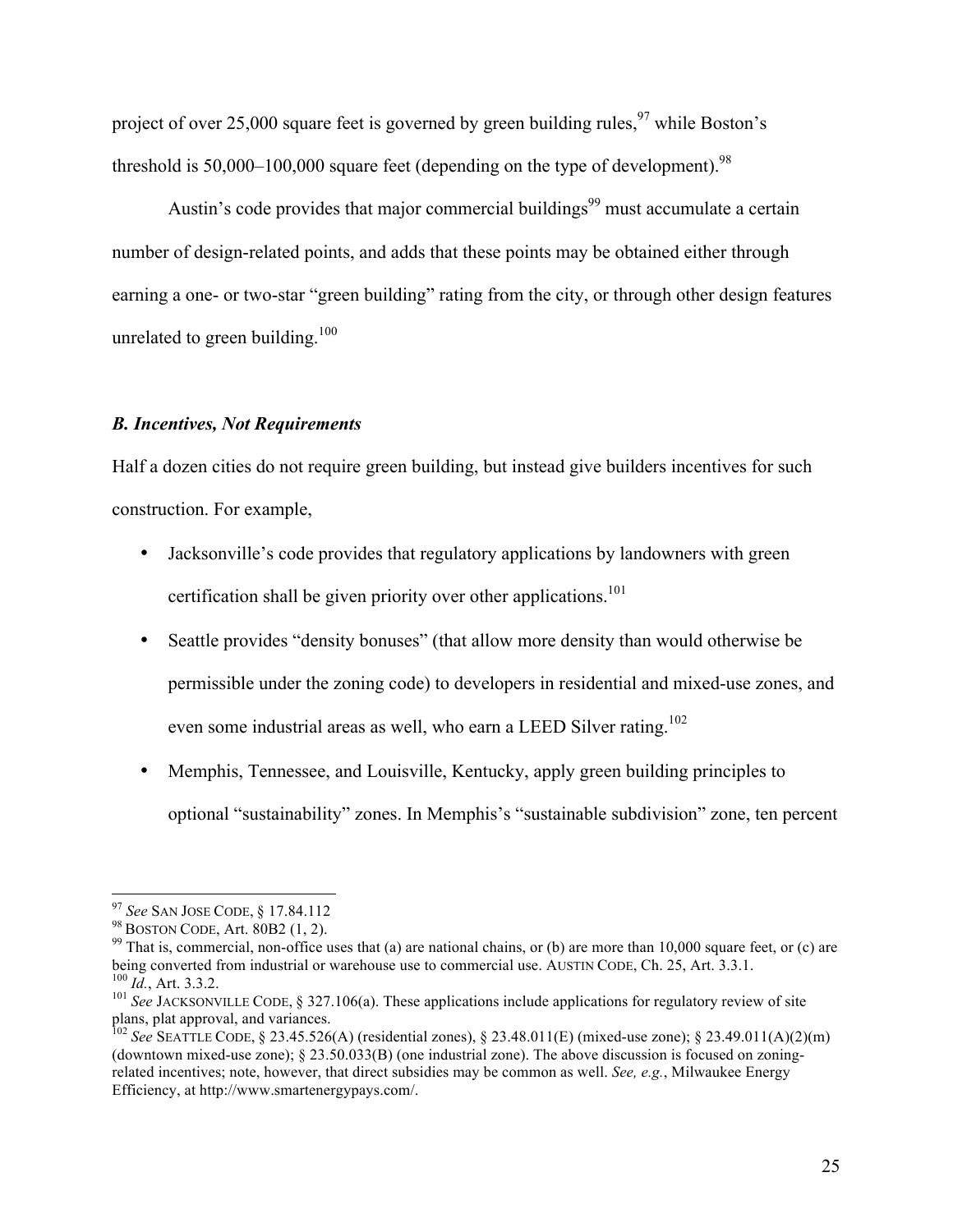of the square footage must be LEED-certified.<sup>103</sup> Similarly, Louisville gives developers a "sustainable permit" designation if half their square footage meets the standards of LEED or other green building organizations.<sup>104</sup>

Green building requirements in Indianapolis and Las Vegas are even more lenient, reducing or rebating permitting fees for certified green building projects.<sup>105</sup> Similarly, Columbus reimburses the costs of LEED certification.<sup>106</sup>

# *C. City Buildings*

Eight cities require green building, but only for city-owned buildings rather than for the private sector. For instance, Jacksonville requires that new city buildings or major renovations of existing city buildings obtain some kind of green certification<sup>107</sup>—either from LEED or from another certifying agency.<sup>108</sup> Modifications to city buildings are governed by similar rules if those modifications affect more than 50 percent of a building's square footage. Denver, Albuquerque, and Nashville have similar rules.<sup>109</sup> Seattle and Portland go slightly further,

<u> 1989 - Johann Stein, markin film yn y breninn y breninn y breninn y breninn y breninn y breninn y breninn y b</u>

<sup>&</sup>lt;sup>103</sup> MEMPHIS CODE, § 3.8.6(9).<br><sup>104</sup> LOUISVILLE LAND DEVELOPMENT CODE, Ch. 1 Part 2 ("sustainable permit project" is one in which 50 percent of square footage is certified either by LEED, Green Globes or Energy Star), Chs. 5.3.2 and 9.1.3(F)(8) (developers may built at greater heights and provide fewer parking spaces for such projects).

<sup>105</sup> *See* INDIANAPOLIS, IN. CODE, § 536–621; City of Las Vegas, *City of Las Vegas Launches Updated Green* 

*Building Program*, at [http://www.lasvegasnevada.gov/Publications/19434.htm.](http://www.lasvegasnevada.gov/Publications/19434.htm)<br><sup>106</sup> City of Columbus, *Green Columbus Fund*, at [http://econdev.columbus.gov/content\\_two\\_column.aspx?id=40383](http://econdev.columbus.gov/content_two_column.aspx?id=40383).<br><sup>107</sup> See JACKSONVILLE CODE, §§ 3 existing building's square footage).

<sup>&</sup>lt;sup>108</sup> *Id.* § 327.103 (certification may be from Green Building Institute, Florida Green Building Coalition, or other certification systems approved by city).

<sup>109</sup> *See* John W. Hickenlooper, Exec. Order No. 123, § 2.0 (2007), [http://usgbccolorado.org/metro/documents](https://www.youtube.com/watch?v=n5ghhmWrubY) [/DenverEO\\_123.pdf](https://www.youtube.com/watch?v=n5ghhmWrubY) (new city buildings and major renovations shall meet LEED Silver standard, and also receive Energy Star certification; other capital improvement projects shall follow "LEED principles"); METRO GOVERNMENT OF NASHVILLE AND DAVIDSON COUNTY, TENNESSEE, CODE OF ORDINANCES, § 16.60.050 (mandating LEED Silver certification for "projects which exceed five thousand gross square feet of occupied space or for which the total project cost exceeds two million dollars"); ALBUQUERQUE, NEW MEXICO CODE OF ORDINANCES, § 3.9.3(A) ("All city building construction projects and major remodels over 5,000 square feet, with a 341,300 BTU per hour connected energy load or with a 50 kilowatt or greater service capacity" shall receive LEED Silver certification.).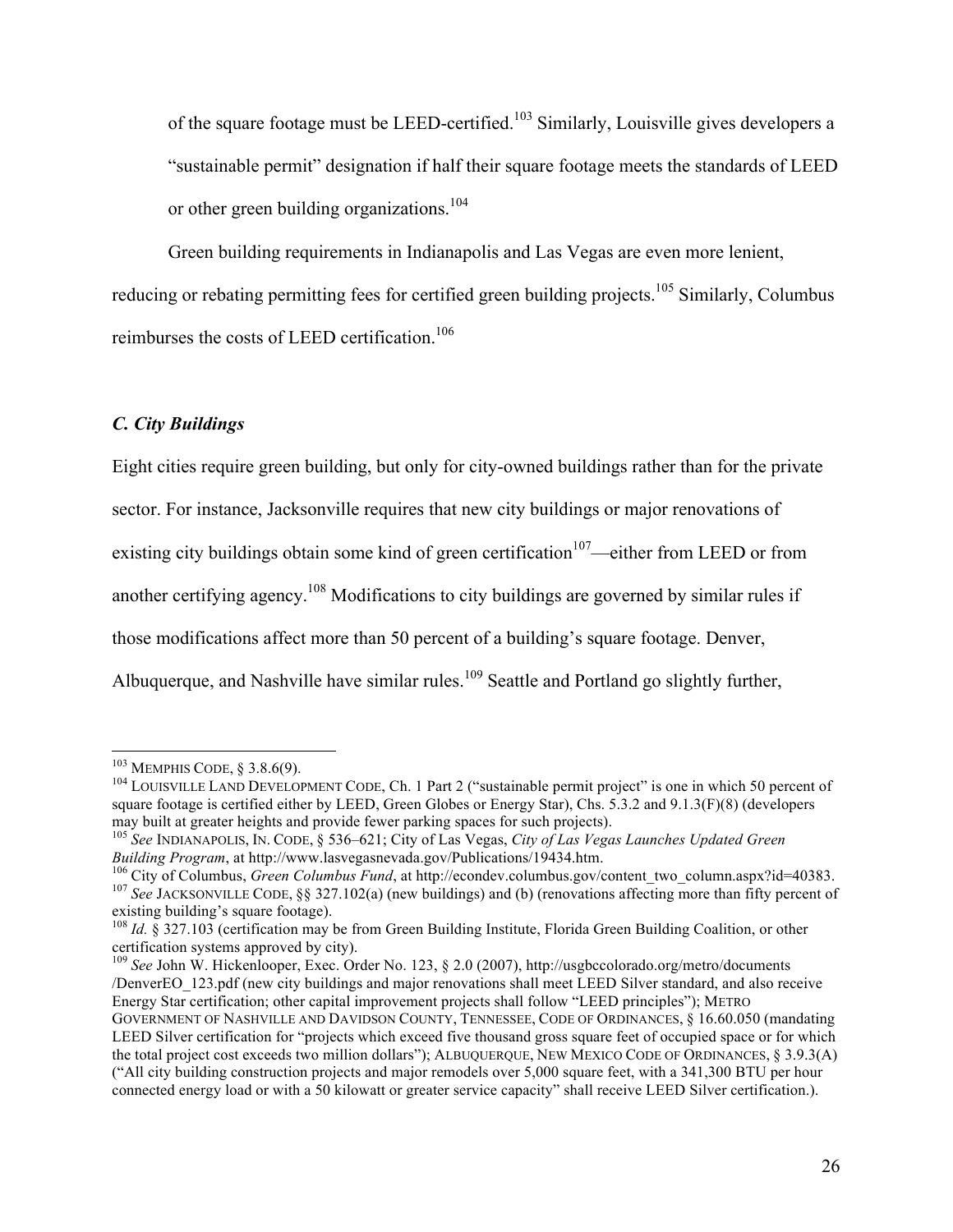requiring a LEED Gold rating for new city buildings and large-scale renovations, as well as related environmental improvements such as reduced energy and water use.<sup>110</sup>

Washington, D.C. also requires LEED certification for major city-owned and financed commercial projects,<sup>111</sup> and another form of green certification for city-owned and financed residential projects.<sup>112</sup> But the District of Columbia goes further, also applying LEED green building standards to privately owned land sold by the city to a private entity.<sup>113</sup> Similarly, Baltimore requires LEED Silver certification (or comparable design standards) not only for city projects, but also for city-subsidized buildings.<sup>114</sup>

#### *D. Costs and Benefits of Green Building Ordinances*

Code provisions that mandate green building—either for city-owned buildings or for private developers—may reduce long-term energy costs and create positive externalities, insofar as reductions in energy use lead to reductions in pollution.<sup>115</sup> A "green" building may consume a quarter less energy than a conventional building. $116$ 

However, green certification may impose short-run costs on developers and taxpayers. One law review article estimates that LEED certification, the most widely used form of green

 <sup>110</sup> *See* Brennon Staley and Sandra Mallory, *DPD Sustainable Building Policy Sec. 4.1* (2011), [http://www.seattle](http://www.seattle.gov/dpd/GreenBuilding/docs/dpdp021677.pdf) [.gov/dpd/GreenBuilding/docs/dpdp021677.pdf;](http://www.seattle.gov/dpd/GreenBuilding/docs/dpdp021677.pdf) City of Portland, *City of Portland Green Building Policy* (2009), at <http://www.portlandoregon.gov/bps/article/243213>. Portland goes a bit further still, requiring existing city buildings to "pursue" LEED Silver certification.

<sup>&</sup>lt;sup>111</sup> See DISTRICT OF COLUMBIA CODE,  $\S$  6-1451.02(a)(2) (nonresidential projects over 10,000 square feet must meet standards for LEED Silver Certification, as well as numerous other Environmental Protection Agency standards).<br><sup>112</sup> Id. § 6-1451.02(a)(3) (residential projects over 10,000 square feet must meet Enterprise Community Partne "Green Communities standard, or a substantially similar standard").

<sup>&</sup>lt;sup>113</sup> *Id.* § 6-1451.03(b)(1). Projects receiving a city subsidy are subject to this standard if less than fifteen percent of the project was financed by the city; projects with higher city subsidies are treated as city-o

<sup>&</sup>lt;sup>114</sup> CITY OF BALTIMORE, BUILDING, FIRE AND RELATED CODES, § 3705.<br><sup>115</sup> See Sarah B. Schindler, *Following Industry's LEED*: *Municipal Adoption of Private Building Industry Standards*,<br>62 FLA. L. REV. 285, 296–98 (2010)

<sup>&</sup>lt;sup>116</sup> See Christopher Nutter, *Emerging Risks in the Design and Construction of Green Buildings*, at [http://apps](http://apps.americanbar.org/litigation/committees/construction/email/spring2012/spring2012-0402-emerging-risks-design-construction-green-buildings.html) [.americanbar.org/litigation/committees/construction/email/spring2012/spring2012-0402-emerging-risks-design](http://apps.americanbar.org/litigation/committees/construction/email/spring2012/spring2012-0402-emerging-risks-design-construction-green-buildings.html) [-construction-green-buildings.html.](http://apps.americanbar.org/litigation/committees/construction/email/spring2012/spring2012-0402-emerging-risks-design-construction-green-buildings.html)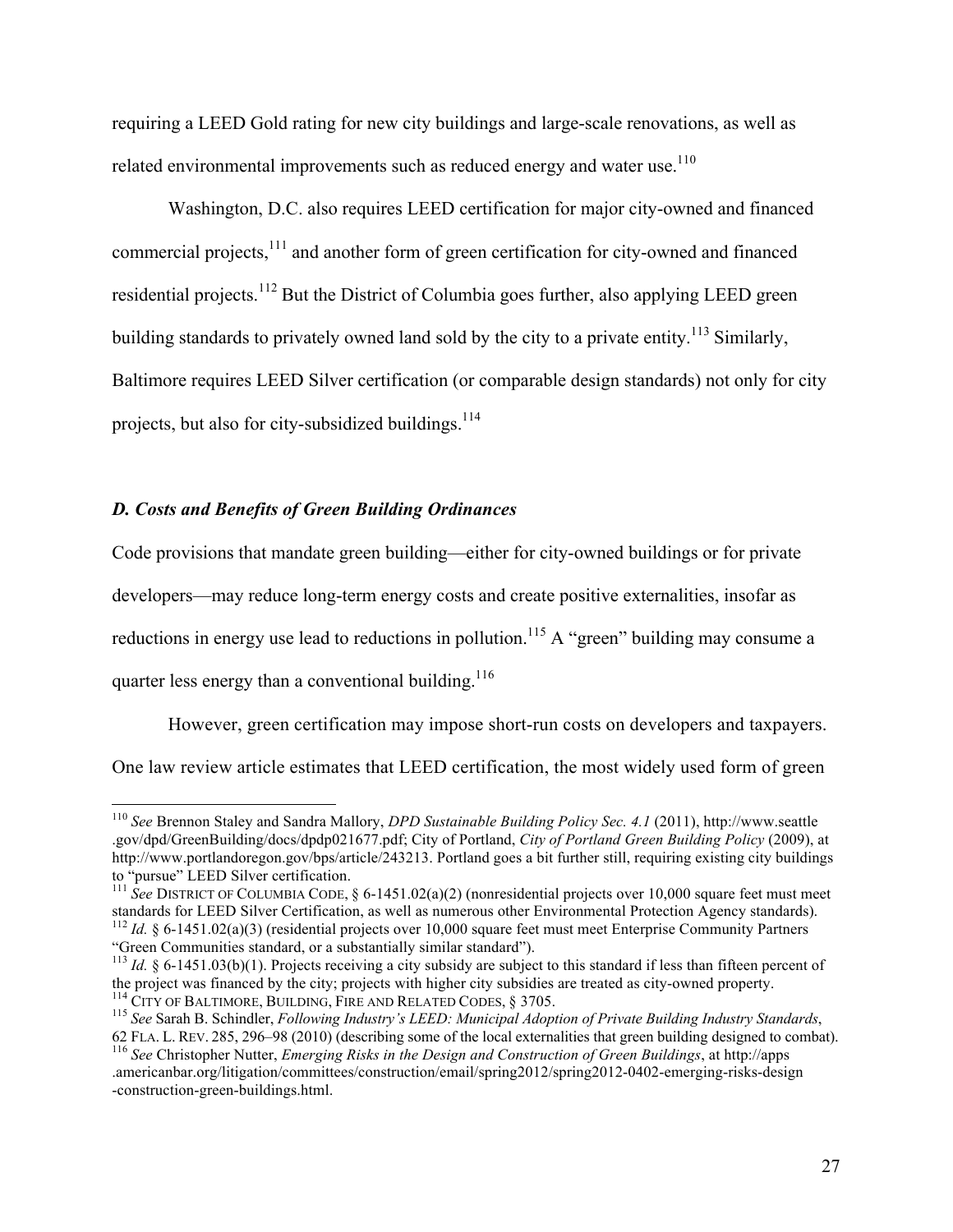certification, adds between four and eleven percent to total construction costs.<sup>117</sup> Therefore, if a city requires such certification and its suburbs do not, development in the city could become more expensive, thus increasing the incentives for developers and their customers to do business in suburbia.

Additionally, the environmental impact of LEED may not always be completely positive. For example, LEED certification tends to favor buildings tightly sealed from the outside, but such buildings may have worse indoor air quality.<sup>118</sup> If a developer tries to avoid this problem by using an influx of outdoor air as a substitute for air conditioning, there might be increased amounts of moisture, thereby creating an elevated risk of mold.<sup>119</sup> LEED also allows developers to obtain water quality points for creating synthetic turf instead of grass, but such turf may contain lead and other toxins.<sup>120</sup> Furthermore, the innovative materials sometimes required by "green" design may create unrelated problems: to avoid the indoor air quality harms caused by formaldehyde, one builder used oriented strand board to hold doors together. Unfortunately, these doors are more expensive and less durable, which means additional energy will be used to create new doors on a regular basis.<sup>121</sup>

#### **IV. Conclusion**

Most medium-sized cities have used regulation to make buildings more environmentally friendly, both through smart growth–oriented regulations and through "green building"

<sup>&</sup>lt;u> 1989 - Johann Stein, markin film yn y breninn y breninn y breninn y breninn y breninn y breninn y breninn y b</u>

<sup>&</sup>lt;sup>117</sup> See Keller, *supra* note 82, at 1385.<br><sup>118</sup> See id. at 1404–5 (noting that LEED also gives points for indoor air quality, mitigating this concern).<br><sup>119</sup> See Associated General Contractors of America, *The Hidden Ri Are Likely in Hot, Humid Climates*, Aug. 26, 2009, [http://newsletters.agc.org/environment/2009/08/26/guest-article](http://apps.americanbar.org/litigation/committees/construction/email/spring2012/spring2012-0402-emerging-risks-design-construction-green-buildings.html) [-the-hidden-risks-of-green-buildings-why-building-problems-are-likely-in-hot-humid-climates](http://apps.americanbar.org/litigation/committees/construction/email/spring2012/spring2012-0402-emerging-risks-design-construction-green-buildings.html). <sup>120</sup> *See* Keller, *supra* note 82, at 1405. <sup>121</sup> *See* Nutter, *supra* note 116.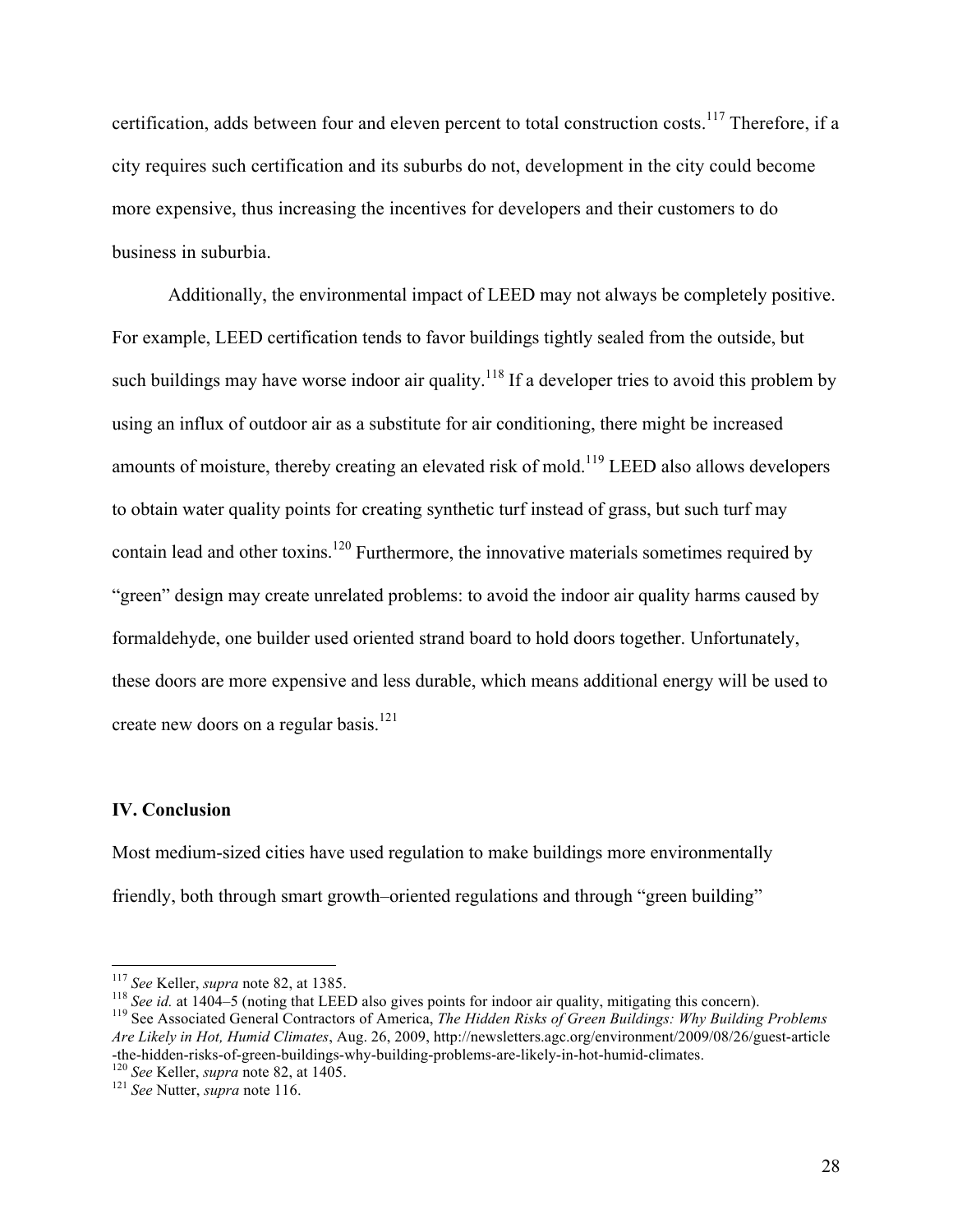regulations. Both types of regulation are environmentally beneficial at first glance. However, more study is needed about their potential side effects.

For example, a maximum parking requirement in a neighborhood may, by reducing the number of parking lots, make the neighborhood more pedestrian-friendly and, to the extent driving declines, may also make the area less polluted and congested with traffic. But if the regulation is too restrictive and is not universally adopted, businesses and their customers may shun the neighborhood and move to areas with more parking. If the latter areas are more automobile-dependent in general, such maximum parking regulations may result in the city or region becoming more automobile-dependent as a whole.

Similarly, a minimum density requirement may, by increasing density, make a neighborhood more pedestrian- and transit-friendly. But, if a city wants more density than developers are willing to build and nearby areas lack similar restrictions, the city may get no density at all, as developers flee to more permissive suburbs. These regulations' effect on housing prices may depend on whether they in fact increase density: if developers build additional units, housing supply will increase and, all other things being equal, housing prices will not increase. However, if developers are scared off by government regulation, such density requirements may result in reduced supply and increased prices.

Green building requirements may create similar risks: when a city increases the costs of doing business, it risks encouraging development to move into other cities or to suburbs. If those areas are more auto-oriented, development may shift to such auto-oriented places, thus causing an increase in driving and in pollution.

In sum, government regulation designed to force smarter, more environmentally friendly growth may face a difficult tradeoff: if regulations are only slightly more restrictive than what an

29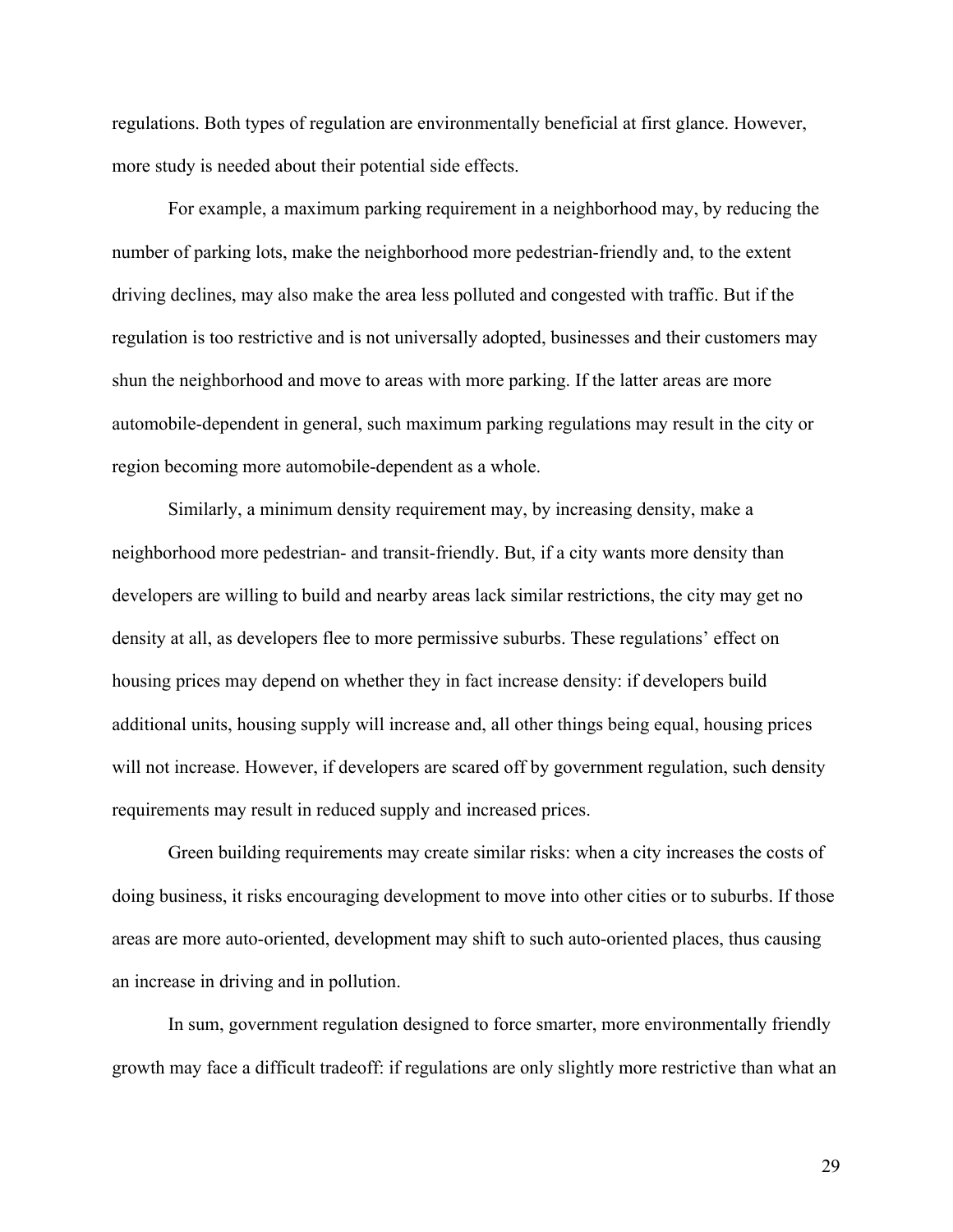unregulated market might produce, they may not do very much good. But if regulations are significantly more restrictive, they may encourage development to shift to less environmentally sensitive municipalities.